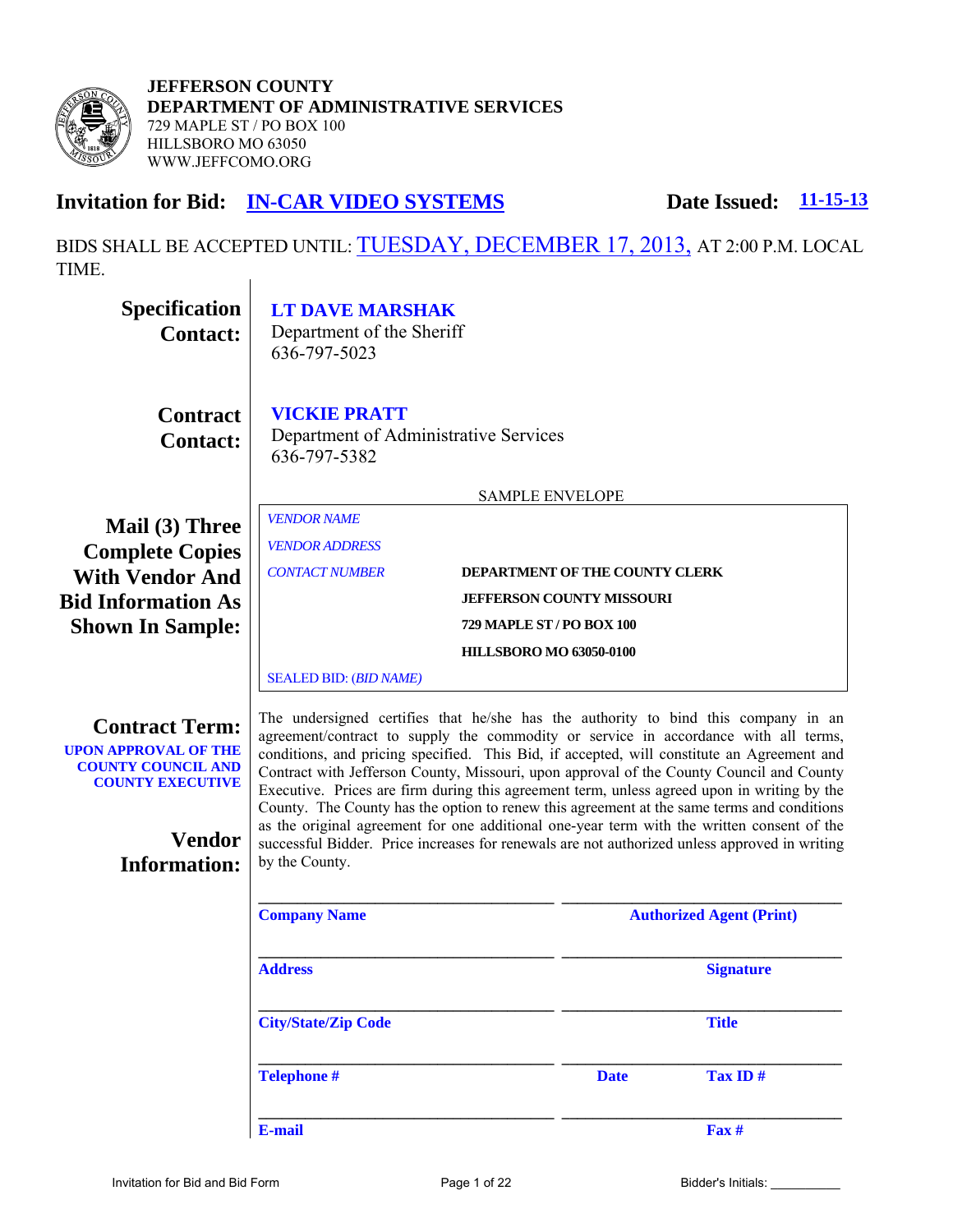# **TABLE OF CONTENTS:**

| <b>Legal Notice and Invitation for Bid</b> | Page 1  |
|--------------------------------------------|---------|
| <b>Table of Contents</b>                   | Page 2  |
| <b>Bid Requirements</b>                    | Page 3  |
| <b>Bidders Response and Contract</b>       | Page 5  |
| <b>Affidavit</b>                           | Page 9  |
| <b>Specifications</b>                      | Page 11 |

# **REQUIRED DOCUMENTS\***

**Current and valid Certificate of Insurance or binder showing required insurance coverage must be provided with each bid.** 

**(County must be added as additional insured if awarded)** 

**Bid deposits/bonds must be in the exact amount as stipulated in the bid.** 

**Proof that Bidder does not owe delinquent real or personal property in Jefferson County (tax receipts for past 3 years)** 

**Obtain receipts at http://jeffersonmo.devnetwedge.com Or** 

**A notarized affidavit stating that the applicant does not own any real or personal property in Jefferson County on company letterhead.** 

**A Notarized affidavit of work authorization and current business entity status with E-verification documentation (pages 9 & 10).** 

**Agreement to be executed by the County upon approval by the County Council and County Executive (Bidder is required to complete company information and execute signature).** 

# **\*BIDS WILL BE REJECTED IF REQUIRED DOCUMENTATION IS NOT INCLUDED OR COMPLETED**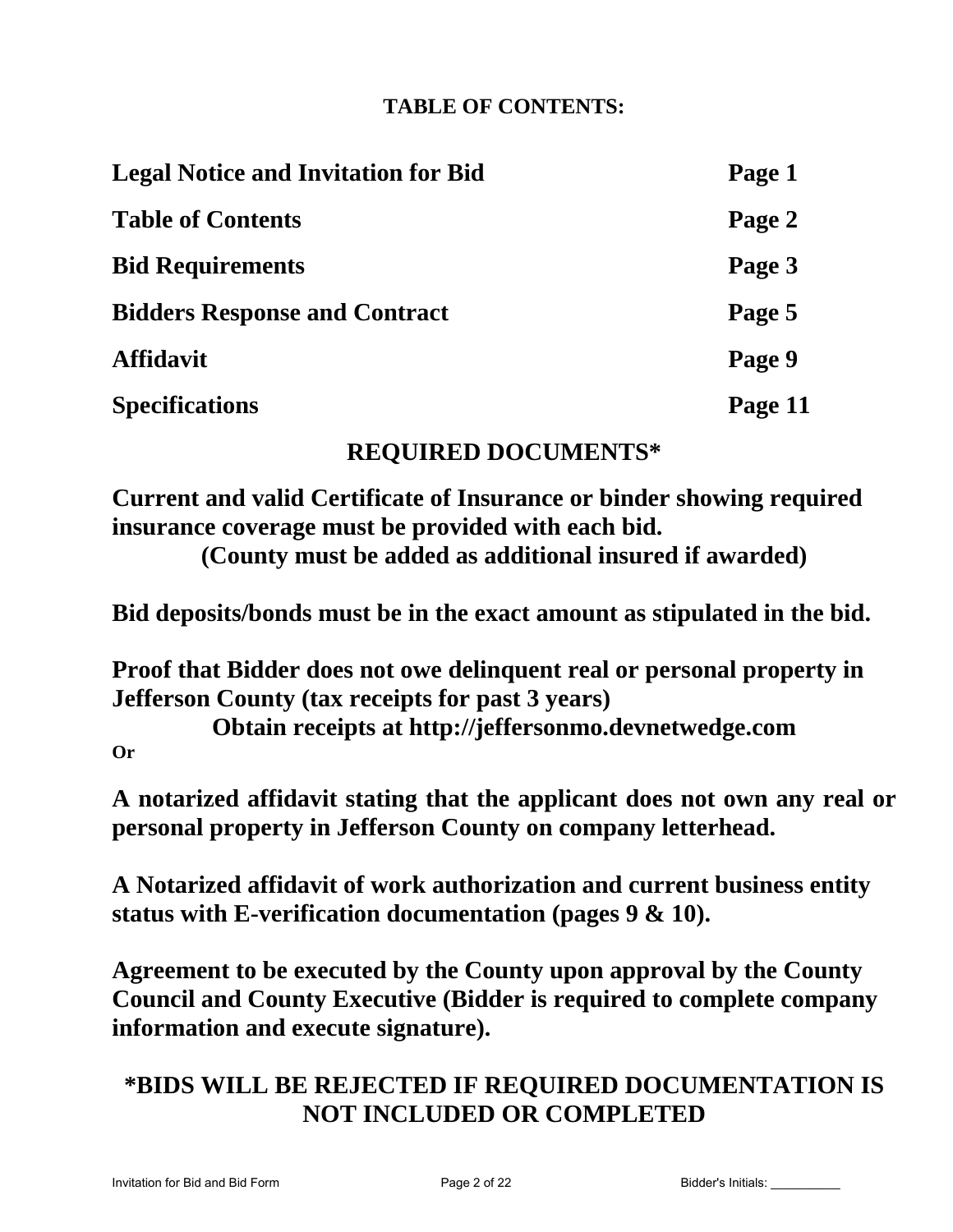#### **1.0 BID REQUIREMENTS**

### **Bidder shall initial all pages and return where the Bid Document denotes "BIDDER"S INITIALS:** "

#### **1.1 BID SUBMISSION:**

 Submit bid form in triplicate (three copies) with specification pages, if applicable. No facsimile or electronic bids shall be accepted and shall be rejected. The Vendor prior to the submission dead line as stated on page 1 must submit all bids. Late bids will not be accepted and returned to the vendor unopened. The County reserves the right to request additional written or oral information from Respondents in order to obtain clarification. A fully executed Affidavit is required by Section 285.530 RSMo and shall be submitted with the bid form. A copy of the Affidavit is attached hereto. Failure to execute the Affidavit shall result in the bid being rejected. Failure to comply with any provision, provide any required documentation, insurance forms or deposits or bonds in exact amounts or any other term or condition that is not in strict conformance shall result in the bid being rejected.

#### **1.2 BASIS OF BID AWARD:**

 Award may be made on an item-by-item basis to the lowest and best Bidder(s) or award may be made to the lowest and best bid total, whichever provides the greatest value to the County from the standpoint of suitability to purpose, quality, service, previous experience, price, ability to deliver, or any other reason deemed to be in the best interest of the County. Quantities stated herein represent an estimate for the period stated. Orders shall be placed for actual requirements as needed. The County may reject any or all bids for any reason and may waive any informality. Bids submitted from a Missouri State Contract shall include a copy of the State Contract with the bid. Bid award does not constitute an order or obligation to order by the County. The issuance of a Purchase Order Number shall be construed as acceptance of a Contract with all terms, conditions, and prices firm during the length of the agreement terms.

### **1.3 BID AWARD**:

 It is further agreed that the Contract shall not be valid and binding upon the County until approved by the County Counselor, as to legal form and is subject to the Ordinances, Resolutions and Orders of Jefferson County, Missouri, and State and Federal Law. If no Bid or Bids have been awarded by the County Council within forty-five (45) days following the opening of the bids then all bids will be deemed Rejected.

#### **1.4 BID PREPARATION:**

- 1. Bidders are responsible for examination of drawings, specifications, schedules and instructions. Failure to do so will be at the Bidder's risk.
- 2. Each Bidder shall furnish the information required by the invitation. The Bidder shall sign all required documents. All deletions and erasures shall be initialed
- 3. Alternate bids for supplies or services other than specified shall not be considered unless authorized by invitation.
- 4. Bidder shall state a definite time for delivery of goods or for performance of services unless otherwise specified in the invitation for bid.
- 5. When specified, samples must be timely submitted and at no expense to the County.
- 6. Failure to adhere to all requirements may result in the response being disqualified as non-responsive.

#### **1.5 MODIFICATION OR WITHDRAWAL OF BIDS:**

 Bids may be modified or withdrawn prior to the exact hour and date specified for receipt of bids, provided the modification or withdrawal is in writing and is delivered in the same manner as a bid submission.

#### **1.6 LATE BIDS:**

It is the responsibility of the Bidder to deliver his bid or bid modification on or before the date and time of the bid closing to the Department of the County Clerk. Bids received late will be rejected and returned unopened to the Bidder.

#### **1.7 BID DEPOSITS/BONDS:**

Bid Deposits/Bonds are not required unless specified in the specifications. Bid deposits/Bonds must be in the exact amount as stipulated in the bid.

#### **1.8 MATERIAL AVAILABILITY:**

 Bidders must accept responsibility for verification of material availability, product schedules and other pertinent data prior to submission of bid and delivery time. It is the responsibility of the Bidder to notify the County immediately if the materials specified are discontinued, replaced, or not available for an extended period of time. All materials ordered by the County, shall be as needed. A sample of materials may be requested.

#### **1.9 ALTERNATE BIDS:**

 Alternate Bids for items will be accepted except when stated "**NO SUBSTITUTIONS".** Bidders must submit complete specifications on all alternate bids with the bid form. Alternate bids without complete specifications may be rejected. Alternate bids and exceptions to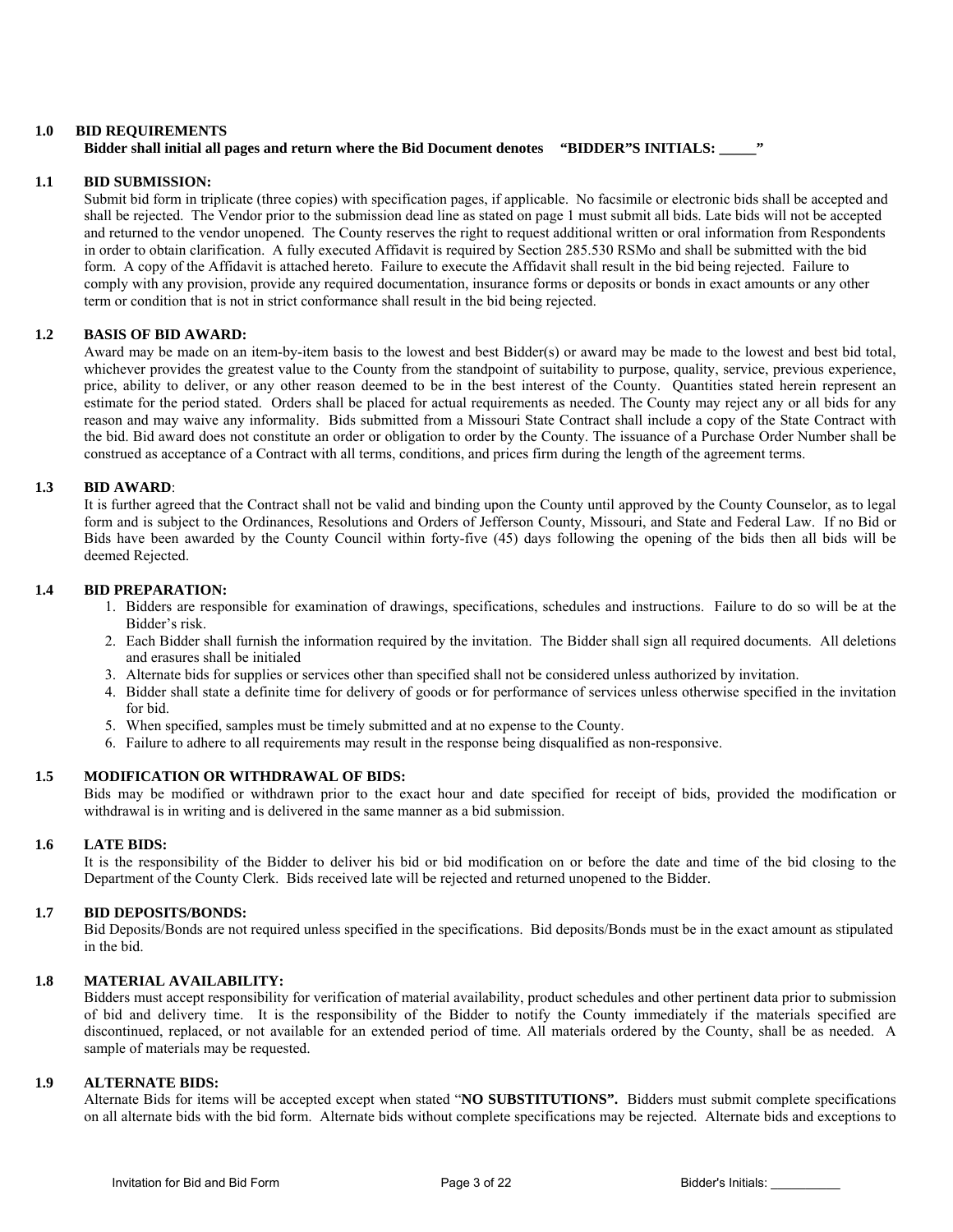bid clauses must be clearly noted on the bid form. The County may accept or reject alternate bids; whatever is most advantageous to the County.

#### **1.10 INCORPORATION OF DOCUMENTS:**

 The terms of the Bid Invitation, Bid Specifications, Bid Form are and shall be incorporated into the contract as if fully setout therein. The Bid, if accepted and approved by the County Council and County Executive shall constitute the terms of a Contract or Agreement with Jefferson County, Missouri, subject to any further Amendments, Memoranda or other documents or specifications which must be set forth in writing and signed by all parties.

#### **1.11 ADDENDA:**

 Addenda to bid specifications are incorporated by reference as if fully setout herein. It is the responsibility of the vendor to insure and verify that they are in receipt of and completed all attached addenda's prior to submission of bid forms. Verification is made by contacting the Office of Contracts and Grants at (636) 797-5382, or by reviewing the County Web Site. (www.jeffcomo.org).

#### **1.12 INSURANCE:**

 The Vendor/Contractor shall purchase and maintain insurance with an insurance company licensed to do business in the State of Missouri or in the state where the vendor is incorporated or otherwise licensed to do business and which shall remain, at all times during the term of any contract with the County, in full force and effect. Preference will be given to a Vendor/Contractor who provides insurance with an insurance company licensed to do business in the State of Missouri, but in any event said Vendor/Contractor shall provide said insurance at its own expense. Such insurance shall be provided as will protect the Vendor/Contractor from claims which may arise out of or result from the Vendor/Contractor's execution of the work, whether such execution be by himself, his employees, agents, or by anyone for whose acts any of them may be liable. If any such work covered by the Contract is to be performed on County owned or leased premises, the Vendor agrees to carry liability and workman's compensation insurance, satisfactory to the County, and to indemnify the County against all liability, loss, and damage arising out of any injuries to persons and property caused by the Vendor, his sub-contractors, employees or agents. The insurance coverage shall be such as to fully protect the County and the general public from any and all claims for injury and damage resulting by any actions on the part of the Vendor/Contractor or its' forces as enumerated above. All policies must name the County as an additional insured and provide for thirty (30) days written prior to any material changes or cancellation. Any disputes regarding a breach, insurance amounts, liability, coverage, lapse or otherwise shall be litigated in the Circuit Court of Jefferson County, Missouri and the same shall be incorporated into any Contract agreed to by the parties.

THE COUNTY REQUIRES A CURRENT AND VALID CERTIFICATE OF INSURANCE OR BINDER SHOWING REQUIRED INSURANCE COVERAGE MUST BE PROVIDED WITH EACH BID. JEFFERSON COUNTY MUST BE ADDED AS AN ADDITIONAL INSURED AFTER AWARD OF THE BID. ANY LAPSE IN INSURANCE COVERAGE OR CANCELLATION THEREOF BY THE CONTRACTOR OR SUB-CONTRACTORS DURING THE TERMS OF THE CONTRACT SHALL IMMEDIATELY BE DEEMED A MATERIAL BREACH UNDER THE TERMS OF ANY CONTRACT.

#### A. ( X ) Required ( ) Not Required **Comprehensive General Liability Insurance**

 The Vendor/Contractor shall maintain and keep in full force and effect during the terms of this Contract such comprehensive general liability insurance as shall protect them from claims which may arise from operations under this Contract, whether such operations be by themselves or by anyone directly or indirectly employed by them. The amounts of insurance shall be not less than \$1,000,000.00 combined single limit for any one occurrence covering both bodily injury and property damage, including accidental death.

#### B. ( X ) Required ( ) Not Required **Professional Liability Insurance**

 The Vendor/Contractor shall provide the County with proof of Professional Liability Insurance, which shall protect the County against any and all claims, which might arise as a result of the operation of the Vendor/Contractor in fulfilling the terms of this Contract during the life of the Contract. The minimum amounts of such insurance will be \$1,000,000.00. Should any work be subcontracted, these limits will also apply.

#### C. ( X ) Required ( ) Not Required **Worker's Compensation Insurance:**  per Missouri Revised Statutes Chapter 287

 The Vendor/Contractor or his sub-contractor or contractors, shall maintain and keep in force of this Contract such worker's compensation insurance limits as required by the statues of the State of Missouri and Employer's Liability with limits no less than \$500,000.00.

## **1.13 BID SUBMISSIONS**

 Bids submitted on separate forms are NOT acceptable unless specified in the Bid Document. Failure to complete bid forms to the satisfaction of the County may result in rejection of your bid. It is the responsibility of each Bidder before submitting a bid to examine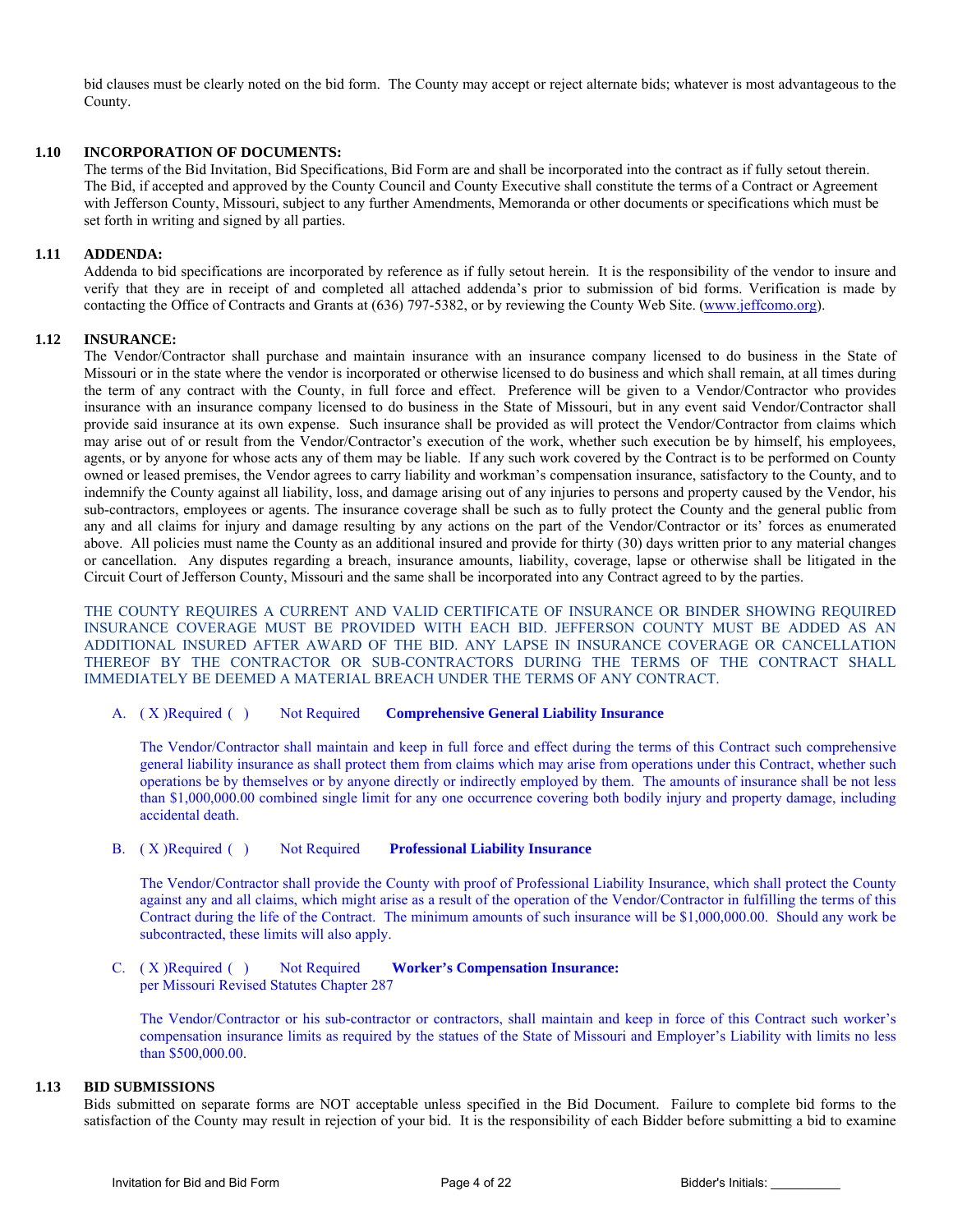ALL documents thoroughly, and request written or oral interpretation of clarifications soon after discovering any conflicts, ambiguities, errors, or omissions in the bidding documents. Request for clarification must be received prior to bid openings.

#### **1.14 BID OPENINGS**

 Bids will be publicly opened and read aloud at the time indicated on page 1. The Bidders and the public are invited but not required to attend the formal opening of the bids. No decisions relating to the award of a contract or agreement will be made at the opening.

#### **1.15 BID TABULATIONS**

 Bid Tabulations are not available for 5 to 7 business days following the Bid Opening. Bid submissions are open for public review at the time of the Bid Opening. Bid tabulations are posted on the County's web-site address, www.jeffcomo.org. **NO COPIES** of bid tabulations are sent to vendors.

#### **2.0 BID RESPONSE AND CONTRACT**

#### **2.1 BIDDER REPRESENTATIONS:**

The Bidder, by executing the Bid form certifies that:

- A. The bid complies with Invitation for Bid form and Bid Specifications.
- B. Bidder is not debarred or suspended from participation in Federal Assistance programs.

#### **2.2 TAXES:**

No bid or proposal shall be awarded by Jefferson County unless the prospective Bidder provides proof that the Bidder does not owe delinquent real or personal property taxes to Jefferson County. The prospective Bidder is required to provide proof in the form of an original paid tax receipt issued by the Jefferson County Collector or a verified affidavit stating that the applicant does not own any real or personal property in Jefferson County. Tax receipts for the past 3 years are required and may be obtained at http://jeffersonmo.devnetwedge.com/ or a notarized affidavit stating that the applicant does not own any real or personal property in Jefferson County on company letterhead.

 **Section 135.040 of the Jefferson County Code of Ordinances (Ord. No. 10-0411) requires that no bid or proposal shall be awarded by Jefferson County unless the prospective Bidder provides proof that the Bidder does not owe delinquent real or personal property, or that the Bidder does not own any real or personal property in Jefferson County. All delinquent real or personal property taxes shall be paid, in-full, prior to the award of any bid, or proof shall be provided that the Bidder does not own any real or personal property in Jefferson County prior to the award of any bid. Jefferson County considers that the failure to pay any and all real or personal property taxes due Jefferson County, Missouri, the failure to report all real or personal property owned, held or used in Jefferson County, the failure to provide proof thereof, and/or the failure to keep said tax bills current shall be deemed a material breach of the contract and will subject the contract to immediate cancellation. All taxes, due and owing, must be paid in full at the time the bid is awarded by Jefferson County and remain paid during the entire term of the contract unless the prospective Bidder provides proof that the Bidder does not own real or personal property in Jefferson County. This requirement shall not apply to the award of bids for projects which are funded in whole or in part by Federal funds.** 

#### **2.3 CERTIFICATION OF INDEPENDENT PRICE DETERMINATION:**

- A. The prices in the bid shall be independently determined, without consultation, communication, or agreement for the purpose of restricting competition as to any matter relating to price with any Bidder or other person.
- B. Unless otherwise required by law, the prices shall not have been knowingly disclosed by the Bidder prior to opening.
- C. No attempt has been made or will be made by the Bidder to induce any other person or firm to submit or not to submit a bid.

#### **2.4 PRICE:**

 The price(s) specified in this bid shall be firm and not subject to contingency or reservation. If the Vendor fails to honor stated prices as submitted in the Bid Form or Contract, the County reserves the right to obtain the same items from the next lower vendor who submitted a bid price for the item. The original vendor shall be responsible for the difference in price and required to make restitution to the County for the difference in price. The Bidder represents prices specified in the bid do not exceed current selling price for the same or substantially similar good or service, and are the same as or lower than other prices charged to the Bidder's most favored customer. In the event the stated prices are determined to be higher than the prices for which Supplier has sold the items, or services, to others, this contract price shall be reduced accordingly. **Bid prices are ALL INCLUSIVE: (Shipping, Handling, Delivery, and Assembly to locations specified by the County). Prices shall be firm for ALL County departments and locations for term of the agreement**.

## **2.5 MISSOURI DOMESTIC PRODUCT PROCUREMENTACT:**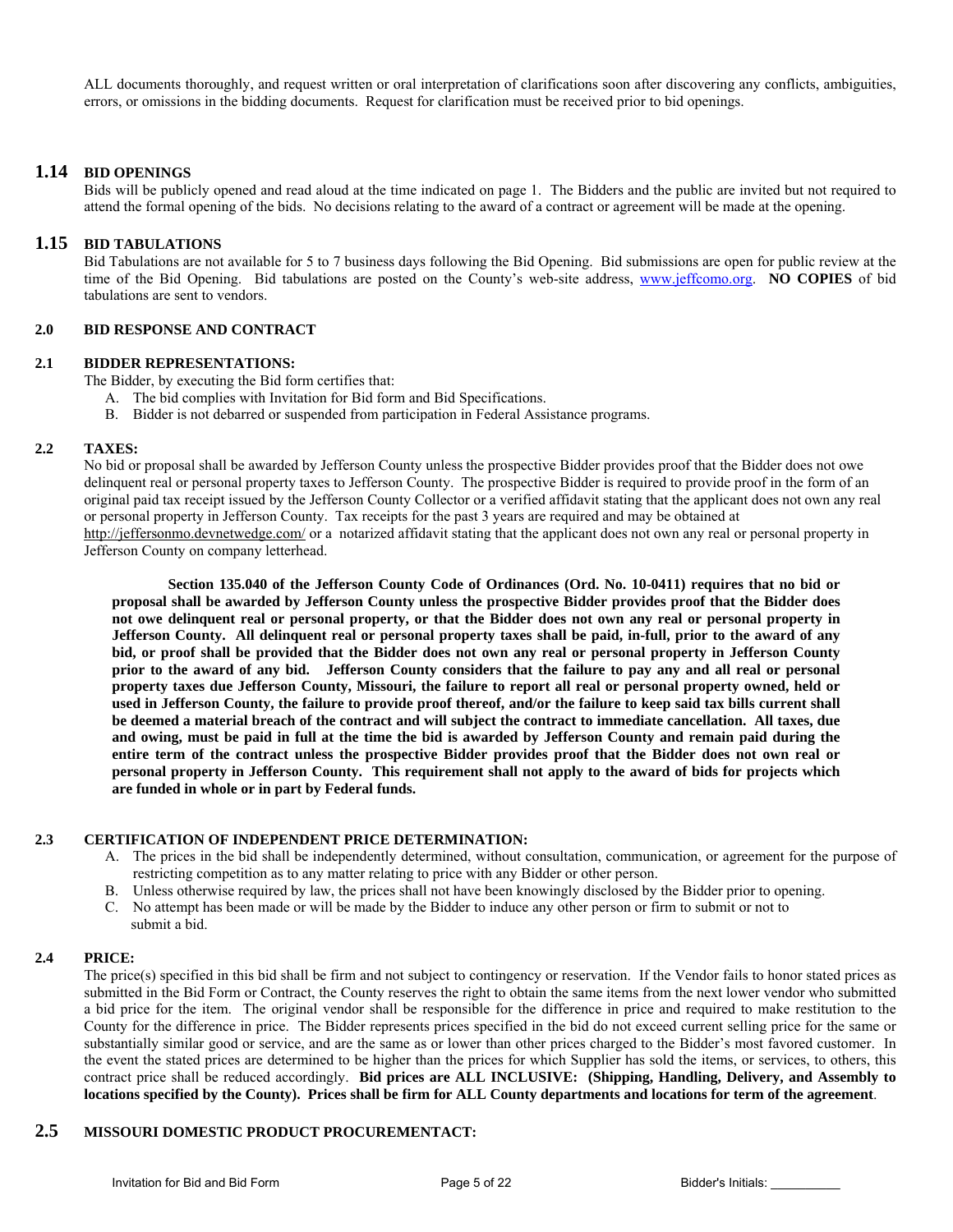Bidder represents that the goods provided comply with Sections 34.350 to 34.359, RSMo, known as the Domestic Product Procurement Act. The Act encourages the purchase of products manufactured or produced in the United States, State of Missouri, and Jefferson County, Missouri. Bidder shall include proof of compliance with the Act with the bid when requested.

#### **2.6 NON-EXCLUSIVE AGREEMENT:**

 The contractor shall understand and agree that the contract shall not be construed as an exclusive agreement and further agrees that the County may secure identical and/or similar services or products from other sources at anytime in conjunction with or in replacement of the contractor's services.

#### **2.7 DEFINITIONS:**

- A. The term "County" means the Jefferson County, Missouri and its designated representatives.
- B. The term "Vendor" means Supplier, Contractor, and Seller and includes designated representatives.
- C. The term "IFB" means Invitation for Bid.
- D. The term "Agreement/Contract means Binding Agreement, Contract, Request for Purchase, Order.

#### **2.8 INSPECTION, ACCEPTANCE AND APPROVALS:**

 Goods shall at all times and places, including the period of manufacture, are subject to inspection and test by County. County will accept or give notice of rejection of goods delivered within a reasonable time after receipt. Acceptance shall not waive any warranty. All goods supplied are subject to final inspection and acceptance by County notwithstanding payment, prior inspections or approvals. County may require prompt replacement or correction of rejected goods at Supplier's expense, including a reduction in price for rejected goods. Supplier shall not resubmit rejected goods to County without prior written approval and instructions from County. In addition, Supplier shall identify resubmitted goods as previously rejected. Supplier shall provide and maintain a quality assurance and control system acceptable to County.

#### **2.9 WARRANTY:**

 Unless otherwise agreed to in writing by the parties, Supplier warrants that items ordered to specifications will conform thereto and to any drawings, samples or other descriptions furnished or adopted by County, or, if not ordered to specifications will be fit and sufficient for the purpose intended, and that all items will be new, merchantable, of good material and workmanship, and free from defect. Such warranties, together with Supplier's service warranties and guarantees, if any, shall survive inspection, test, acceptance of, and payment for the items and shall run to County and its assigns. Except for latent defects, the County shall give notice of any nonconformity to the Supplier within one (1) year after acceptance. County may return for credit or require prompt correction or replacement of the defective or non-conforming goods or have the defective good corrected or replaced at Supplier's expense. Return to Supplier of any defective or non-conforming goods and delivery to County of any corrected or replaced goods shall be at Supplier's expense. Defective or nonconforming items shall not be corrected or replaced without written authorization by County. Goods required to be corrected or replaced shall be subject to the provisions of this clause and the clause hereof entitled "Inspection, Acceptance and Approvals" in the same manner and to the same extent as goods originally delivered under this contract.

#### **2.10 PAYMENT:**

 County will pay Supplier for goods upon delivery to, submission of certified invoices with attached tipping fee receipts and acceptance. The County will not be responsible for articles or services furnished without a purchase order. Price is tax-exempt.

#### **2.11 CHANGE ORDER:**

 County may make changes within the general scope of this contract. If any such changes cause an increase or decrease in the cost of or the time required for the performance of any part of the work, whether changed or not changed by any such order, an equitable adjustment shall be made in the price or delivery schedule or both, and any change order shall be in writing. Any claim by a Supplier for adjustment under this clause shall be asserted within fifteen (15) days from the date of receipt of this written order directing the change, provided, however, County, if it decides that the facts justify such action, may receive and act upon such claim asserted at any time prior to final payment.

#### **2.12 DELIVERIES:**

 Deliveries shall be made in strict accordance with any delivery schedule contained in the bid specification or contract and in the exact quantity ordered. Failure to adhere to delivery schedule is reason for termination in accordance with the "termination" clause. Deliveries are to be made at locations specified by the County at time of Order.

#### **2.13 RESPONSIBILITY FOR SUPPLIES:**

 Pursuant to Section 290.560 RSMo, Supplier/Contractor shall employ only Missouri laborers and laborers from nonrestrictive states except that other laborers may be used when Missouri laborers or laborers from nonrestrictive states are not available, or are incapable of performing the particular type of work involved, if so certified by the contractor and approved by the County. Except as otherwise provided, Supplier shall be responsible and bear all risks for loss and damage to goods until delivery at County's facilities, regardless of F.O.B. point, point of inspection or acceptance; and if the goods are rejected.

### **2.14 SUBCONTRACTS:**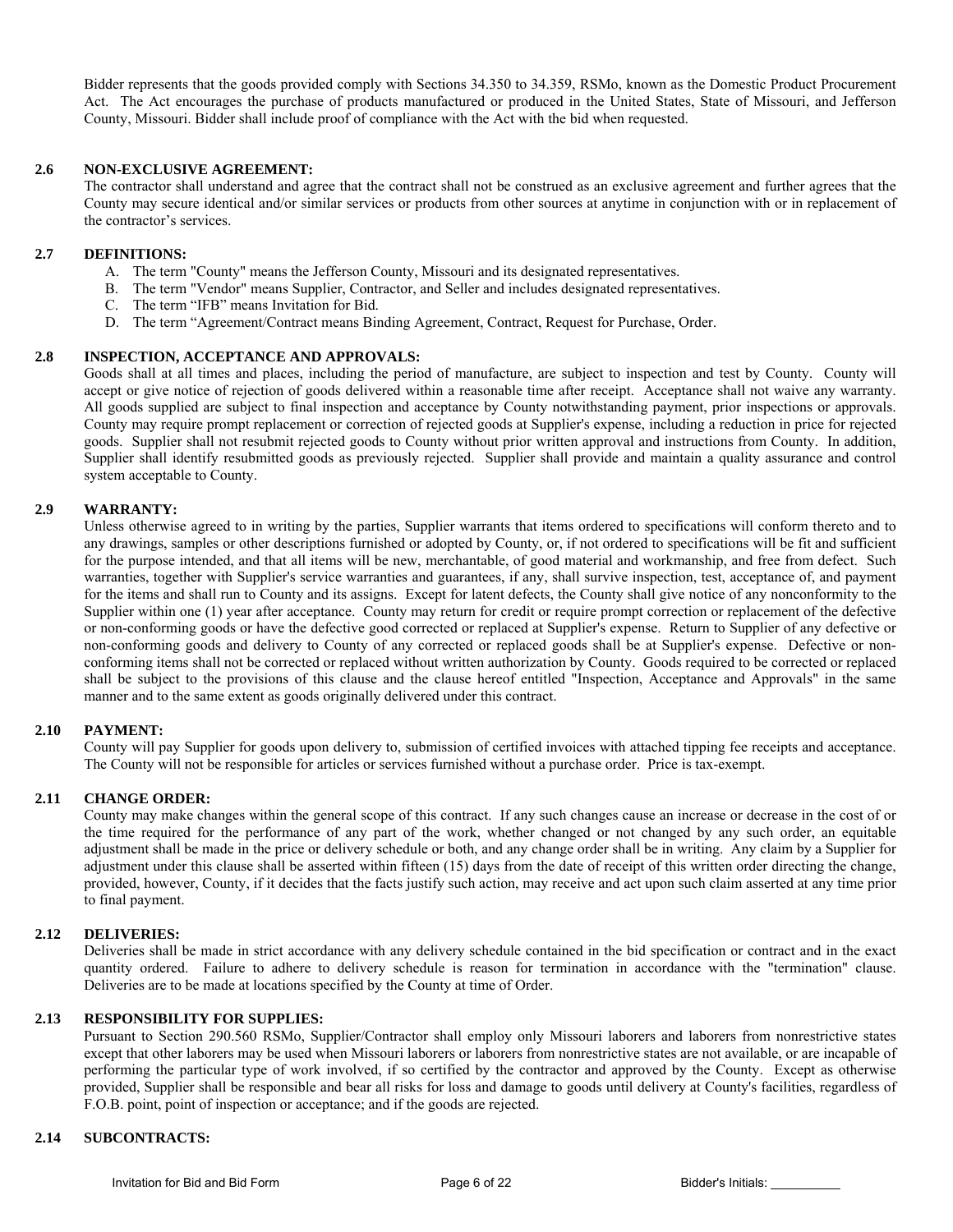Supplier shall not enter into any subcontract(s) in excess of \$25,000 or 20% of this contract price; whichever is less, for any goods without County's prior written approval.

#### **2.15 CHOICE OF LAW:**

 This bid and contract shall be governed and interpreted according to the laws of the State of Missouri. Venue for any court action shall be in Jefferson County, Missouri.

#### **2.16 TERMINATION:**

- A. General: Performance of work may be terminated by the County in whole, or from time to time in part, whenever County shall determine that such termination is in the best interests of County with a thirty (30) day written notice. The Vendor may terminate the Agreement/Contract upon a sixty (60) day prior notice in writing. In the event of any termination of the Agreement/Contract by the Vendor, the County may purchase such supplies and/or services similar to those terminated and for the duration of the Agreement/Contract period the Vendor will be liable for all costs in excess of the established contract pricing.
- B. Bankruptcy or Insolvency: In the event bankruptcy proceedings are commenced by or against Supplier or under any provisions of the United States Bankruptcy Act or for the appointment of a receiver or trustee or a general assignment for the benefit of creditors of either party, County shall be entitled to terminate without further cost or liability. The County may cancel the Agreement/Contract or affirm the Contract and hold the Vendor responsible for damages.
- C. **Section 135.040 of the Jefferson County Code of Ordinances (Ord. No. 10-0411) requires that no bid or proposal shall be awarded by Jefferson County unless the prospective Bidder provides proof that the Bidder does not owe delinquent real or personal property, or that the Bidder does not own any real or personal property in Jefferson County. All delinquent real or personal property taxes shall be paid, in-full, prior to the award of any bid, or proof shall be provided that the Bidder does not own any real or personal property in Jefferson County prior to the award of any bid. Jefferson County considers that the failure to pay any and all real or personal property taxes due Jefferson County, Missouri, the failure to report all real or personal property owned, held or used in Jefferson County, the failure to provide proof thereof, and/or the failure to keep said tax bills current shall be deemed a material breach of the contract and will subject the contract to immediate cancellation. All taxes, due and owing, must be paid in full at the time the bid is awarded by Jefferson County and remain paid during the entire term of the contract unless the prospective Bidder provides proof that the Bidder does not own real or personal property in Jefferson County. This requirement shall not apply to the award of bids for projects which are funded in whole or in part by Federal funds.**
- D. Default: County may terminate the whole Contract or any part in either of the following circumstances:

D-1. If supplier fails to deliver the items required by the contract within the time specified; or

- D-2. If supplier fails to perform any of the other provisions of the contract, or so fails to make progress as to endanger performance of the contract in accordance with its terms, and in either of these two circumstances does not cure such failure within a period of ten (10) days after notice from County specifying such failure. In the event of termination under subparagraph 1, County shall have the right to procure, on such terms and in such manner as it may deem appropriate, items similar to those terminated, and to recover from Supplier the excess cost for such similar items provided, however, Supplier shall not be liable for such excess costs where the failure upon which the termination is based has arisen out of causes beyond the control of Supplier and without the fault or negligence of Supplier. Such causes shall be deemed to include fires, floods, earthquakes, strikes, and acts of the public enemy. The rights of County provided in subparagraph 1 shall be in addition to any other rights provided by law or the contract.
- D-3. In the event of the Supplier's non-compliance with the provisions as set forth, this Contract may be cancelled, terminated or suspended in whole or in part and the supplier may be declared ineligible for further County contracts. The rights and remedies of the County provided in this paragraph shall not be exclusive but are in addition to any remedies provided in this Contract or as provided for by law.

#### **2.17 NOTICE AND SERVICE THEREOF:**

 Any notice from the County shall be in writing and considered delivered and the service thereof completed when said notice is posted, by certified or regular mail, to the Supplier, at the address stated on the bid form.

#### **2.18 CONTRACT TERM:**

 Performance shall be governed solely by the terms and conditions as set forth in the Invitation for Bid, Bid Specifications, Bid Form and the Contract notwithstanding any language contained on any invoice, shipping order, bill of lading or other document furnished the Seller at any time and the acceptance by the County for any goods furnished.

#### **2.19 COMPLIANCE WITH APPLICABLE LAWS:**

 Supplier warrants it has complied with all applicable laws, rules and ordinances of the United States, Missouri or any other Governmental authority or agency in the manufacture or sale of the goods, including but not limited to all provisions of the Fair Labor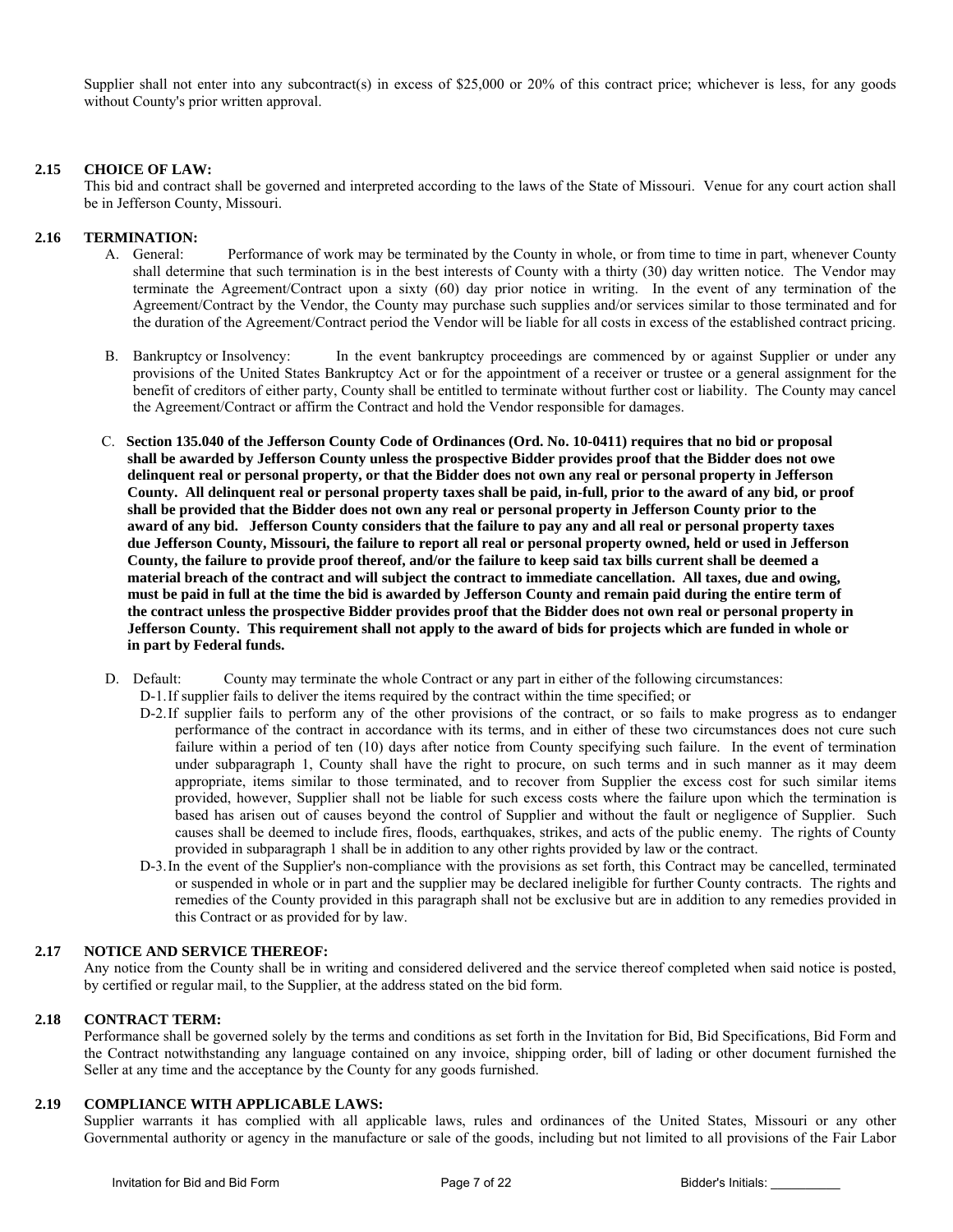Standards Act of 1938, as amended, including provisions of the Home Rule Charter of Jefferson County, Missouri requiring all workers performing work under any contract with Jefferson County be paid a wage that is at least the prevailing hourly rate of wages for work of a similar character in Jefferson County.

#### **2.20 ACTS OF GOD:**

 No party shall be liable for delays, nor defaults due to Acts of God or the public enemy, riots, strikes, fires, explosions, accidents, governmental actions of any kind or any other causes of a similar character beyond its control and without its fault or negligence.

#### **2.21 SELLER'S INVOICES:**

 Invoices shall contain the following information. Contract number (if any), Purchase Order Number, Item number, contract description of goods or services, sizes, quantities, unit prices and extended totals. Invoices for and inquiries regarding payment should be addressed to the County Accounts Payable Clerk.

#### **2.22 APPROVAL:**

 It is agreed the acceptance of a Bid shall not be valid and binding upon the County until approved by the County Purchasing Agent, County Council, and the County Counselor.

#### **2.23 RENEWAL OPTION:**

 The County reserves the right to negotiate the contract for one (1) additional one-year term with the written consent of the awarded vendor. If the contractor/vendor requests an increase in compensation for any renewal period, the vendor shall notify the Office of Contracts and Grants no less than 60 days prior to the end of the contract period. The County shall notify the Vendor of the intent to exercise the renewal option. However, failure to notify the Vendor does not waive the County's right to exercise the renewal option.

Indicate: [ ] Individual: [ ] Partnership: [ ] Corporation.

#### **2.24 INDIVIDUAL, PARTNERSHIPS, CORPORATIONS:**

Incorporated in the State of

#### **2.25 LITIGATION:**

This agreement shall be interpreted under the laws of the State of Missouri. Any disagreements, questions, controversies, litigation or other causes of action whatsoever arising from or under the terms of this agreement shall be resolved in the trial courts of 23rd Judicial Circuit Court of the State of Missouri-Hillsboro, Missouri.

**2.26 LANGUAGE:** Bids and all related documents will only be accepted in the English Language.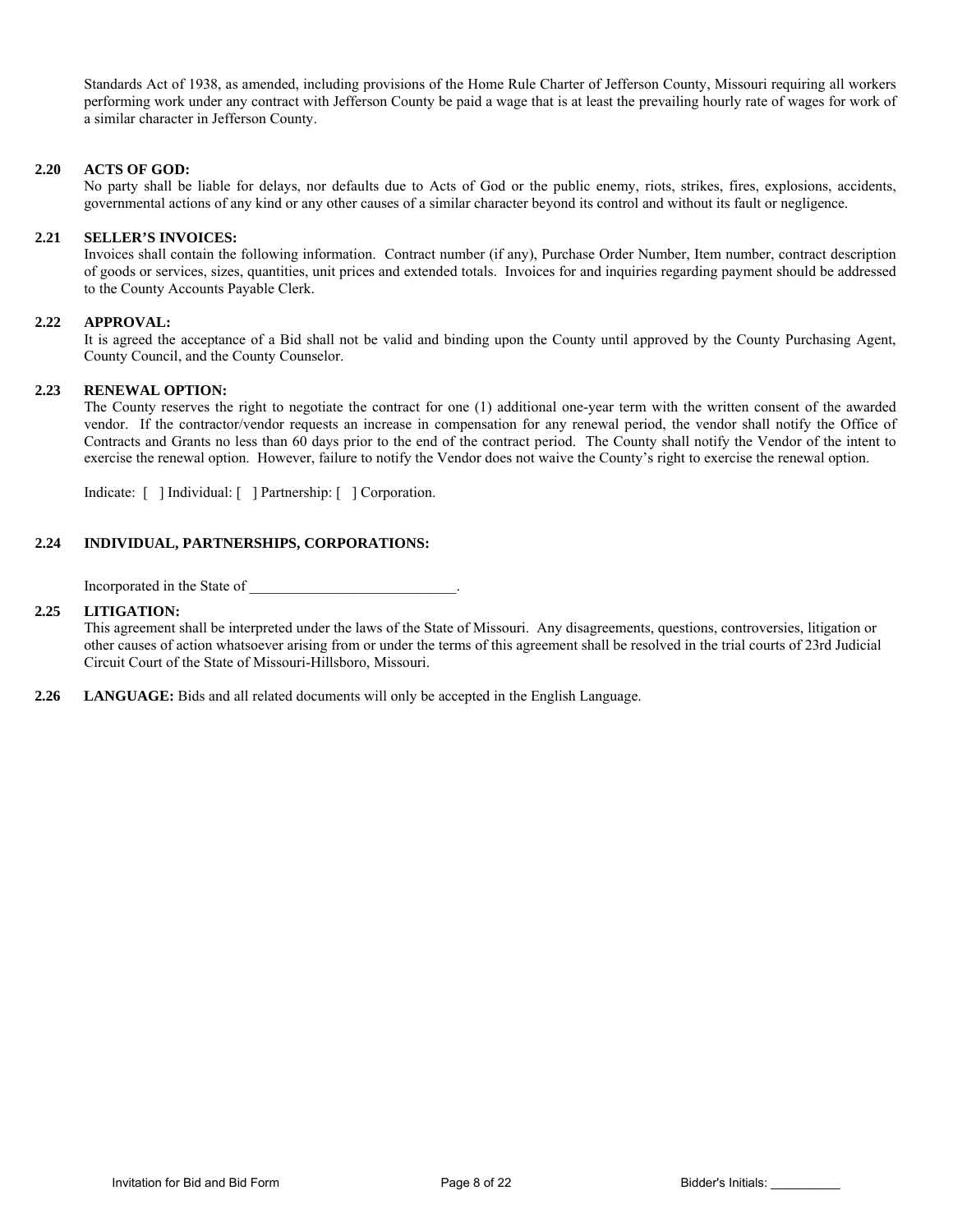## **AFFIDAVIT OF WORK AUTHORIZATION**

The grantee, sub grantee, contractor or subcontractor who meets the section 285.525, RSMo definition of a business entity must complete and return the following Affidavit of Work Authorization.

Comes now Comes now (Name of Business Entity Authorized Representative) as \_\_\_\_\_\_\_\_\_\_\_\_\_\_\_\_\_\_\_\_\_\_\_\_\_\_\_\_\_\_\_\_\_\_ ( Position/Title) first being duly sworn on my oath, affirm \_\_\_\_\_\_\_\_\_\_\_\_\_\_\_\_\_\_\_\_\_\_\_\_\_\_\_\_\_\_\_ (Business Entity Name) is enrolled and will continue to participate in the E-Verify federal work authorization program with respect to employees hired after enrollment in the program who are proposed to work in connection with the services related to (Bid/Grant/Subgrant/Contract/Subcontract) for the duration of the grant, subgrant, contractor, or subcontractor, if awarded in accordance with subsection 2 of section 285.530, RSMo. I also affirm that \_\_\_\_\_\_\_\_\_\_\_\_\_\_\_\_\_\_\_\_\_\_\_\_\_\_\_\_ (Business Entity Name) does not and will not knowingly employ a person who is an unauthorized alien in connection with the contracted services related to \_\_\_\_\_\_\_\_\_\_\_\_\_\_\_\_\_\_\_\_\_\_\_\_\_\_\_\_\_\_\_\_\_\_\_\_\_\_ (Bid/Grant/Subgrant/Contract/Subcontract) for the duration of the grant, subgrant, contract, or subcontract, if awarded.

*In Affirmation thereof, the facts stated above are true and correct. (The undersigned understands that false statements made in this filing are subject to the penalties provided under section 575.040, RSMo.)* 

| Authorized Representative's Signature                                              | <b>Printed Name</b>          |                                          |
|------------------------------------------------------------------------------------|------------------------------|------------------------------------------|
| Title                                                                              | Date                         |                                          |
| Subscribed and sworn to before me this                                             | (DAY)                        | of $\qquad \qquad$ I am<br>(MONTH, YEAR) |
| commissioned as a notary public within the County of (NAME OF COUNTY).<br>State of |                              |                                          |
|                                                                                    | and my commission expires on |                                          |
| (NAME OF STATE)                                                                    |                              | (DATE)                                   |
| Signature of Notary                                                                | Date                         |                                          |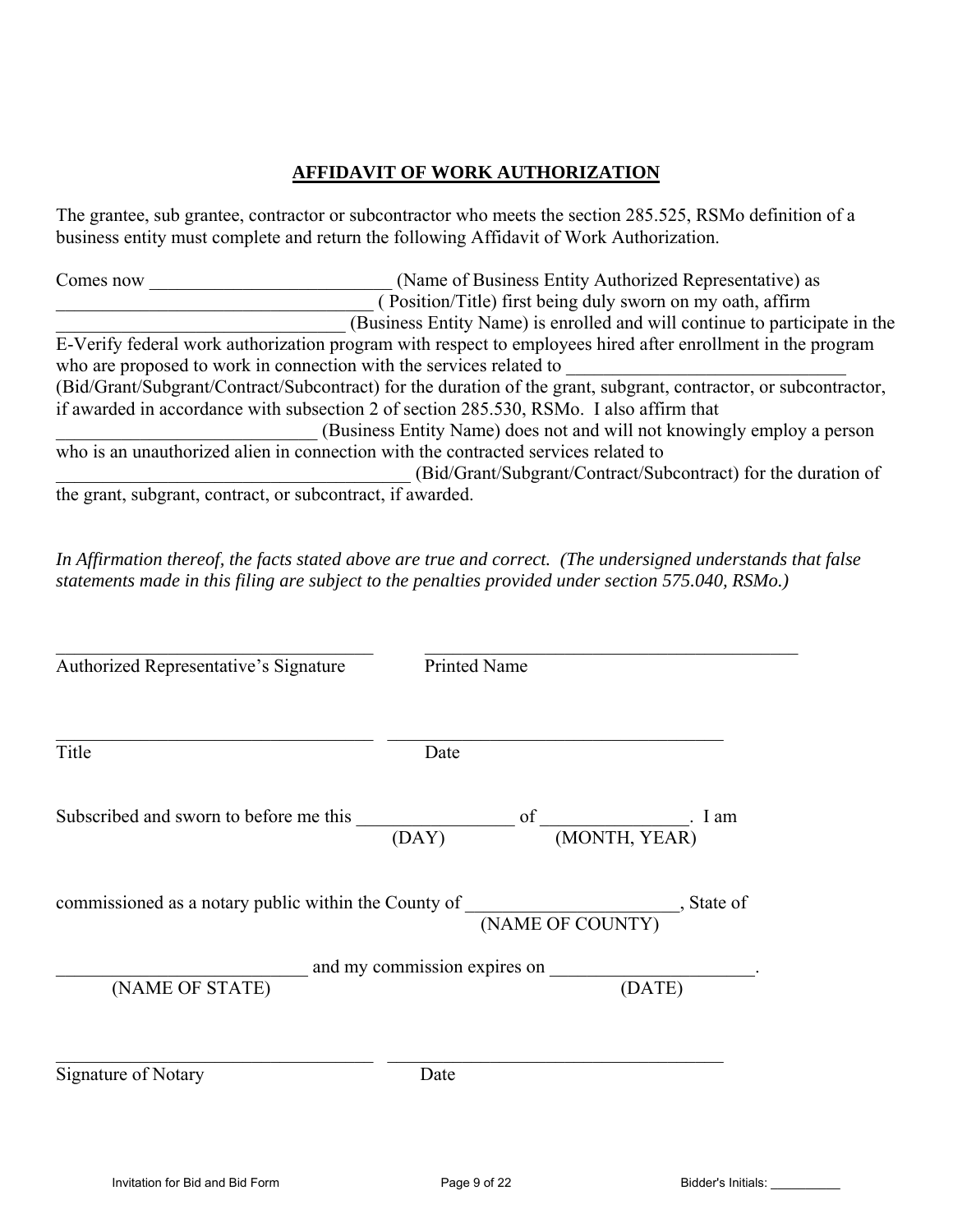## **AFFIDAVIT OF WORK AUTHORIZATION**

(Continued)

## **CURRENT BUSINESS ENTITY STATUS**

I certify that **I** certify that **I** certify that **I** certify that **I** certify that **I** certify that **I** certify that **I** certify that **I** certify that **I** certify that **I** certify that **I** certify that **I** certify that **I** entity as defined in section 285.525, RSMo pertaining to section 285.530, RSMo as stated above.

 $\mathcal{L}_\text{max} = \frac{1}{2} \sum_{i=1}^n \mathcal{L}_\text{max}(\mathbf{z}_i - \mathbf{z}_i)$ 

 $\mathcal{L}_\mathcal{L} = \mathcal{L}_\mathcal{L} = \mathcal{L}_\mathcal{L} = \mathcal{L}_\mathcal{L} = \mathcal{L}_\mathcal{L} = \mathcal{L}_\mathcal{L} = \mathcal{L}_\mathcal{L} = \mathcal{L}_\mathcal{L} = \mathcal{L}_\mathcal{L} = \mathcal{L}_\mathcal{L} = \mathcal{L}_\mathcal{L} = \mathcal{L}_\mathcal{L} = \mathcal{L}_\mathcal{L} = \mathcal{L}_\mathcal{L} = \mathcal{L}_\mathcal{L} = \mathcal{L}_\mathcal{L} = \mathcal{L}_\mathcal{L}$ 

 Authorized Business Entity Authorized Business Entity Representative's Name Representative's Signature (Please Print)

Business Entity Name Date

As a business entity, the grantee, sub grantee, contractor, or subcontractor must perform/provide the following. The grantee, sub grantee, contractor, or subcontractor shall check each to verify completion/submission:

□ Enroll and participate in the E-Verify federal work authorization program (Website: http://www.dhs.gov/e-verify; Phone: 888-464-4218: Email: e-verify@dhs.gov) with respect to the employees hired after enrollment in the program who are proposed to work in connection with the services required herein;

AND

□ Provide documentation affirming said company's/individual's enrollment and participation in the E-Verify federal work authorization program. Documentation shall include a page from the E-Verify Memorandum of Understanding (MOU) listing the grantee's, subgrantee's, contractor's, or subcontractor's name and the MOU signature page completed and signed, at minimum, by the grantee, subgrantee, contractor, or subcontractor and the Department of Homeland Security – Verification Division; (if the signature page of the MOU lists the grantee's, subgrantee's, contractor's, or subcontrator's name, then no additional pages of the MOU must be submitted).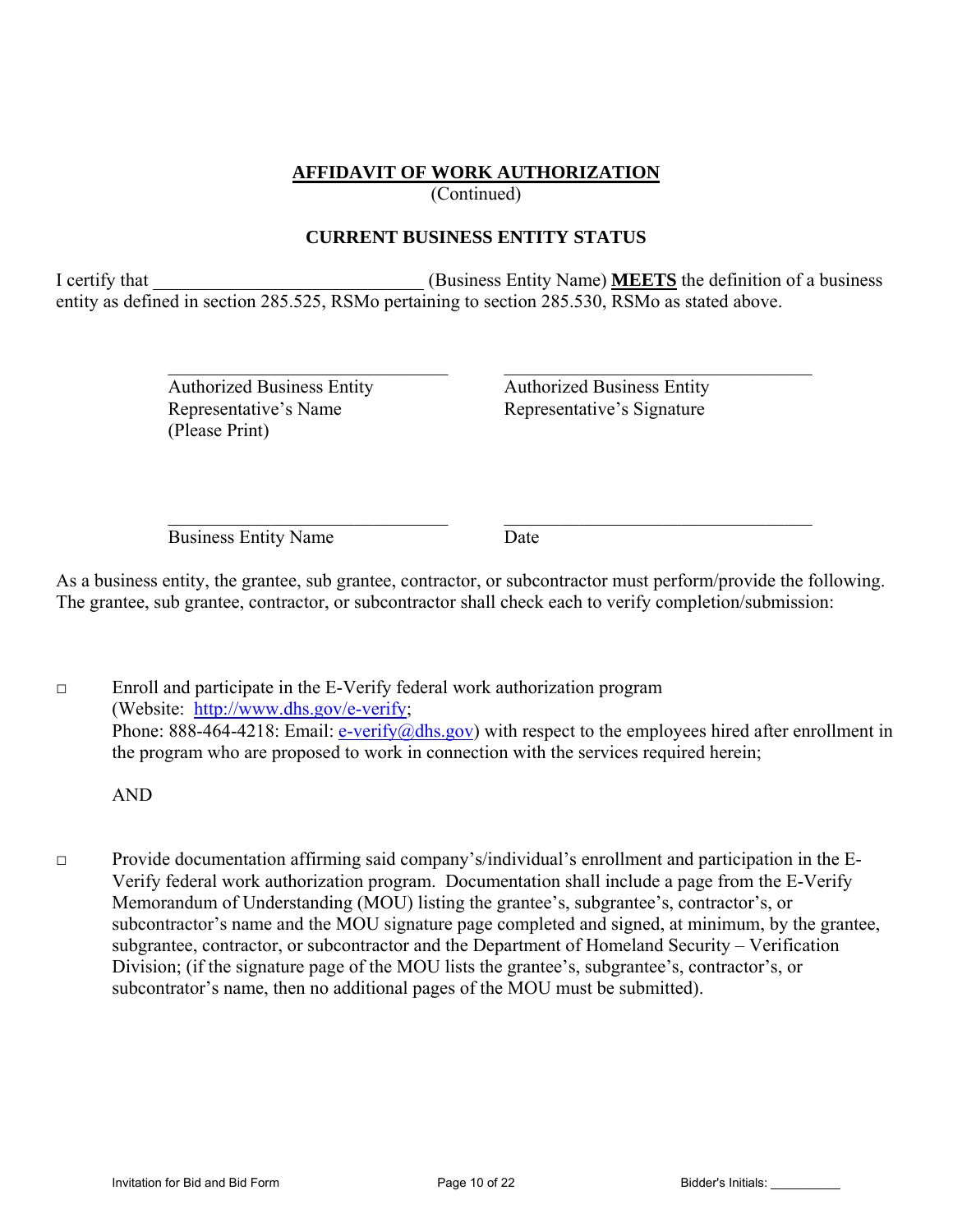## **CERTIFICATION REGARDING DEBARMENT, SUSPENSION, INELIGIBILITY AND VOLUNTARY EXCLUSION**

This certification is required by the regulations implementing Executive Order 12549, Debarment and Suspension, 43 CFR Part 12, Section 12.510, Participants' responsibilities. The regulations were published as Part VII of the May 26, 1988 Federal Register (pages 19160-19211). For further assistance in obtaining a copy of the regulations, contact the U.S. Department of the Interior, Acquisition and Assistance Division, Office of Acquisition and Property Management, 18<sup>th</sup> and C Streets, NW, Washington, D.C. 20240.

# (BEFORE COMPLETING CERTIFICATION, READ INSTRUCTIONS)

 (1) The prospective participant certifies, by submission of this proposal, that neither it nor its principals is presently debarred, suspended, proposed for debarment, declared ineligible or voluntarily excluded from participation in this transaction by any federal department or agency.

 (2) Where the prospective participant is unable to certify to any of the statements in this certification, such prospective participant shall attach an explanation to this proposal.

Name and Title of Authorized Representative

Signature Date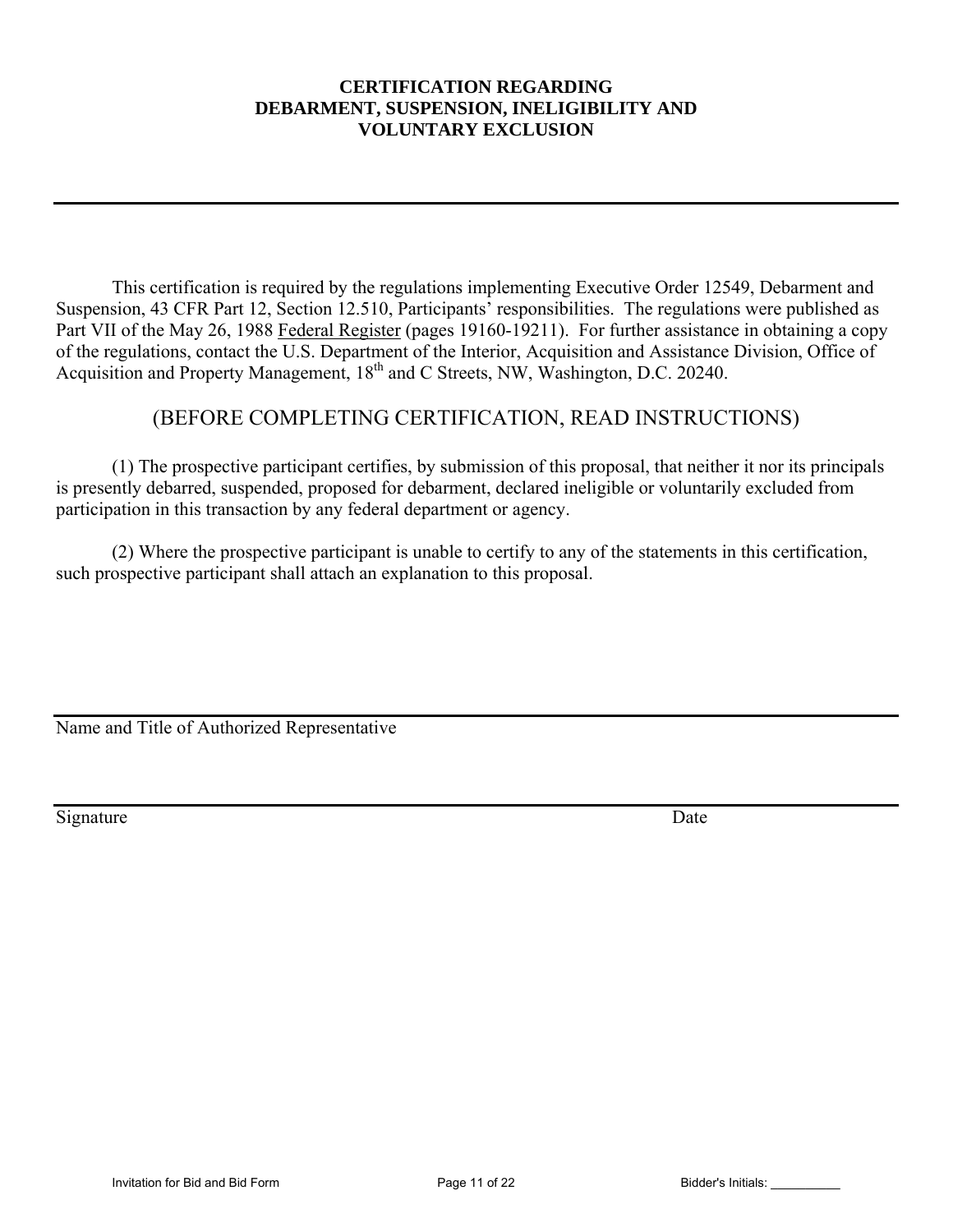## **Instructions for Certification**

1. By signing and submitting this proposal, the prospective participant is providing the certification set out below.

2. The certification in this clause is a material representation of fact upon which reliance was placed when this transaction was entered into. If it is later determined that the prospective participant knowingly rendered an erroneous certification, in addition to other remedies available to the federal government, the department or agency with which this transaction originated may pursue available remedies, including suspension and / or debarment.

3. The prospective participant shall provide immediate written notice to the person to which this proposal is submitted if at any time the prospective participant learns that its certification was erroneous when submitted or has become erroneous by reason of changed circumstances.

4. The terms "covered transaction", "debarred", "suspended", "ineligible", "participant", "person", "primary covered transaction", "principal", "proposal" and "voluntarily excluded", as used in this clause, have the meanings set out in the Definitions and Coverage Sections of rules implementing Executive Order 12549.

5. The prospective participant agrees by submitting this proposal that, should the proposed covered transaction be entered into, it shall not knowingly enter into any covered transaction with a person who is debarred, suspended, declared ineligible or voluntarily excluded from participation in this covered transaction, unless authorized by the department or agency with which this transaction originated.

6. The prospective participant further agrees by submitting this proposal that it will include this clause titled "Certification Regarding Debarment, Suspension, Ineligibility and Voluntary Exclusion", without modification, in all covered transactions and in all solicitations for covered transactions.

7. A participant in a covered transaction may rely upon a certification of a prospective participant in a covered transaction that it is not debarred, suspended, ineligible or voluntarily excluded from the covered transaction, unless it knows that the certification is erroneous. A participant may decide the method and frequency.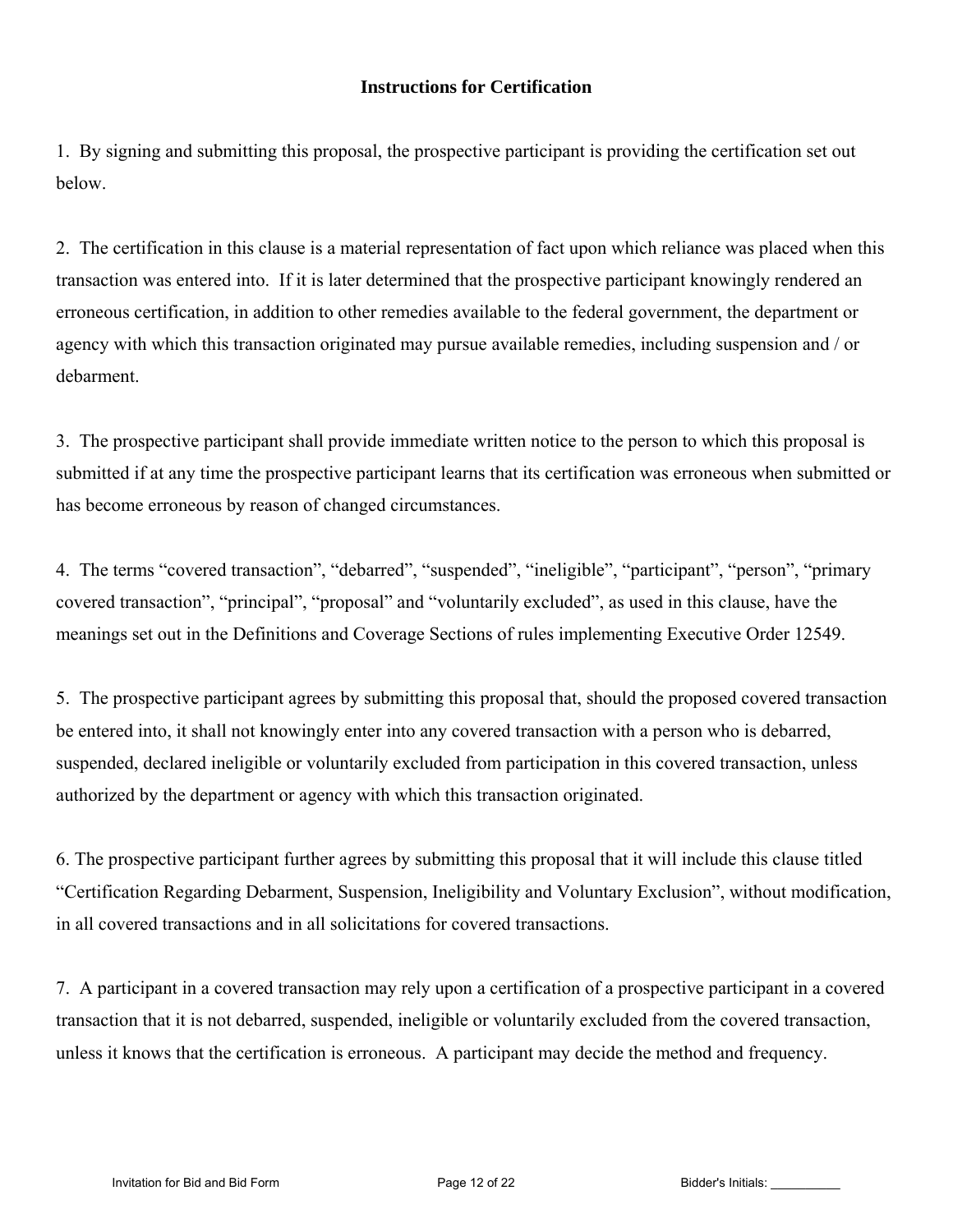The Jefferson County Sheriff's Office is seeking bids for In-Car Video Systems for use by Traffic and DWI Enforcement Officers. The video specifications are provided below, which will be for the purchase of up to eight (8) In Car Cameras and software. The award will be based on the following criteria.

|                |                                                                                                                                                                       |     | Meets<br>Specification? |  |
|----------------|-----------------------------------------------------------------------------------------------------------------------------------------------------------------------|-----|-------------------------|--|
| Item#          | Specification                                                                                                                                                         |     |                         |  |
|                |                                                                                                                                                                       | Yes | N <sub>o</sub>          |  |
| $\mathbf{1}$   | High Definition Video Recording - System must record video at 1280x720<br>resolution, or 720P.                                                                        |     |                         |  |
| $\overline{2}$ | DVR Mounting - The DVR must be able to be mounted in a center console with a                                                                                          |     |                         |  |
|                | 2" faceplate adapter. System must also offer a universal bracket for mounting<br>anywhere in the vehicle, including the trunk if space demands.                       |     |                         |  |
| $\overline{3}$ | Dual Drive Architecture - System must deploy a dual-drive architecture                                                                                                |     |                         |  |
|                | consisting of a removable solid state USB Flash Drive no smaller than 16GB in<br>size and an integrated automotive grade hard drive at least 100-GB in size.          |     |                         |  |
|                | System must support larger USB Flash Drives as well.                                                                                                                  |     |                         |  |
| $\overline{4}$ | Multiple Video Transfer Mechanisms - System must support video transfer via                                                                                           |     |                         |  |
|                | 802.11n wireless, wired Ethernet, or USB Flash Drive (manual transfer).                                                                                               |     |                         |  |
| 5              | Automatic Transfer - System must automatically transfer video the moment the<br>vehicle is in range of the wireless or connected to the wired network. The user       |     |                         |  |
|                | must not be required to initiate the transfer in any way.                                                                                                             |     |                         |  |
| 6              | Partial Transfers - System must support a vehicle driving off or losing its network                                                                                   |     |                         |  |
|                | connection during video transfer without losing any video. The user must not be<br>required to interface or initiate this in any way.                                 |     |                         |  |
| $\overline{7}$ | Protected Events - The DVR must protect the buffered version of the event until                                                                                       |     |                         |  |
|                | the server confirms receipt of the entire record event, regardless of the transfer                                                                                    |     |                         |  |
| 8              | mechanism.<br>Integrated Automotive Grade Hard Drive - To ensure recording under all                                                                                  |     |                         |  |
|                | conditions, the system shall have an integrated automotive grade hard drive at                                                                                        |     |                         |  |
|                | least 100 gigabytes in size. The hard drive shall have a shock tolerance of at least                                                                                  |     |                         |  |
| 9              | 200Gs and an operational temperature range of -30C to $+85C$ degrees.<br>Graphical User Interface - For ease of operation, the system settings, hard drive            |     |                         |  |
|                | playback, and supervisor controls are to be accessed through a graphical user                                                                                         |     |                         |  |
|                | interface. No text based user interfaces shall be acceptable. System keys and                                                                                         |     |                         |  |
| 10             | buttons shall provide a tactile feedback and an audio feedback on key presses.<br>Selectable Officer Names - The system shall include a simple method for             |     |                         |  |
|                | selecting a programmed officer name from a list for rapid login at shift changes.                                                                                     |     |                         |  |
|                | System shall be fully functional if the Officer fails to login.                                                                                                       |     |                         |  |
| 11             | Saved Officer Setting - The system shall have user preference settings that<br>include: LCD Screen Brightness, LED Indicator Brightness, Volume, and Front            |     |                         |  |
|                | Camera Auto-Zoom. These setting shall be saved so that when the user logs back                                                                                        |     |                         |  |
|                | in, their settings are restored.                                                                                                                                      |     |                         |  |
| 12             | LED, Touch Screen Display - The system shall have an LED backlit, touch screen<br>liquid crystal display (LCD) that is no less than 4.3 inches (measured diagonally). |     |                         |  |
|                | The display shall have a resolution of at least 480x272, a typical brightness rating                                                                                  |     |                         |  |
|                | of at least 500 nits, a typical contrast ratio of at least 300:1, and a minimum                                                                                       |     |                         |  |
|                | viewing angle of 60 degrees left and right of center for a total of 120 degrees<br>horizontally.                                                                      |     |                         |  |
| 13             | High Quality Audio Subsystem - The system must have speakers built into the                                                                                           |     |                         |  |
|                | remote display control panel for in-car video playback.                                                                                                               |     |                         |  |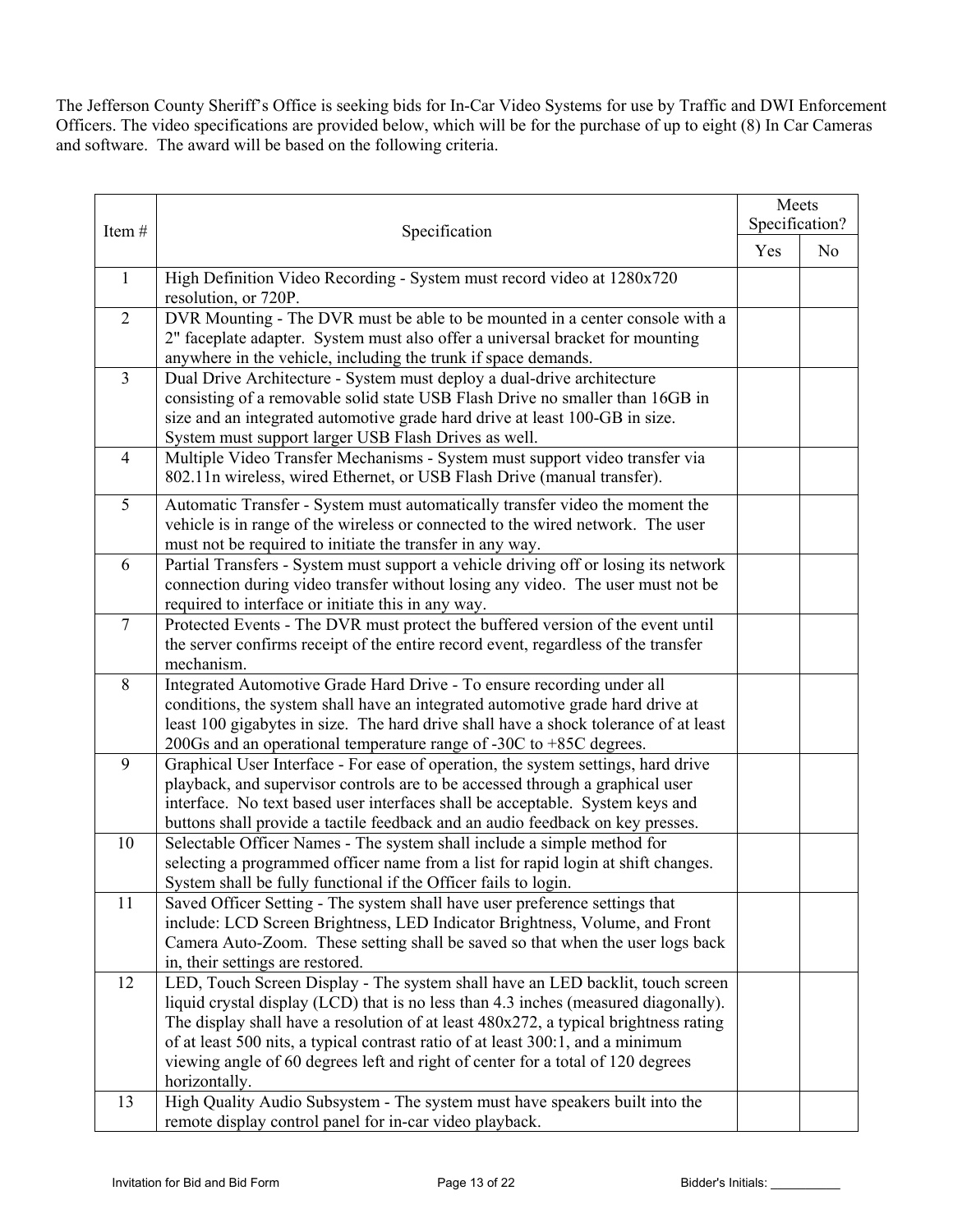|       |                                                                                                                                                                   | Meets |                |  |
|-------|-------------------------------------------------------------------------------------------------------------------------------------------------------------------|-------|----------------|--|
| Item# | Specification                                                                                                                                                     |       | Specification? |  |
|       |                                                                                                                                                                   | Yes   | N <sub>0</sub> |  |
| 14    | Optional Mobile Data Computer Interface - The system shall have the ability to                                                                                    |       |                |  |
|       | interface with the vehicle's mobile data computer (MDC) with optional software                                                                                    |       |                |  |
|       | provided by the vendor that allows the user to perform at least the following                                                                                     |       |                |  |
|       | functions; login and logout, camera and microphone activation, record and stop,                                                                                   |       |                |  |
|       | record event categorization and record event playback. Software shall support                                                                                     |       |                |  |
|       | Windows XP SP3 and Windows 7 (32 and 64 bit). Connection between the DVR                                                                                          |       |                |  |
|       | and MDC shall be Ethernet. Application must support touch screen interface.                                                                                       |       |                |  |
|       | Application shall not leverage the MDC for any processor intensive DVR tasks                                                                                      |       |                |  |
|       | including, but not limited to video encoding and/or video conversion.                                                                                             |       |                |  |
| 15    | LED Indicators for Audio, Video and Record - To ensure Officer awareness, the                                                                                     |       |                |  |
|       | system must have LED indicators showing record, microphone, and camera                                                                                            |       |                |  |
| 16    | activity.<br>System Power-Up Behavior Control - The system power behavior must be                                                                                 |       |                |  |
|       | configurable to allow a supervisor to independently set the system to manually or                                                                                 |       |                |  |
|       | automatically turn on or off with the vehicle.                                                                                                                    |       |                |  |
| 17    | System Shut Down Timers - The system must have two independently                                                                                                  |       |                |  |
|       | configurable shutdown timers, selectable from 0 to 60 minutes each that begin                                                                                     |       |                |  |
|       | after the ignition is turned off. Timer 1 shall simply delay the system's                                                                                         |       |                |  |
|       | recognition that the ignition has been turned off. Timer 2 must be a low power                                                                                    |       |                |  |
|       | state timer that allows video to transfer wirelessly and firmware upgrades to                                                                                     |       |                |  |
|       | continue. If there is no video to transfer or firmware upgrades to perform, Timer 2                                                                               |       |                |  |
|       | must expire and shutdown the system immediately.                                                                                                                  |       |                |  |
| 18    | Screensaver- For the comfort and convenience of the users, especially nighttime                                                                                   |       |                |  |
|       | users, the system must have a screensaver setting that automatically turns off the                                                                                |       |                |  |
|       | LCD monitor after a pre-set amount of time. Another setting shall determine if a                                                                                  |       |                |  |
|       | recording automatically disables Screensaver. Regardless, any button push or                                                                                      |       |                |  |
|       | touch screen press shall exit screensaver. Screensaver must also be able to be<br>active only when the camera is configured for Night View. The settings shall be |       |                |  |
|       | saved independently for each user and be remembered when the user logs in.                                                                                        |       |                |  |
| 19    | Multiple Resolution Encoding - The system must record the front camera in two                                                                                     |       |                |  |
|       | resolutions at all times. One resolution must be 1280x720 (720P) and the other                                                                                    |       |                |  |
|       | resolution must be a minimum of 864x480 (480P).                                                                                                                   |       |                |  |
| 20    | Critical Event Rules - In order to maintain an average file size of approximately 1                                                                               |       |                |  |
|       | gigabyte per hour, the system must be configurable to allow each Event Category                                                                                   |       |                |  |
|       | to be saved in either the maximum or standard resolution. On average,                                                                                             |       |                |  |
|       | approximately 10% of our agency's recordings will be kept in maximum                                                                                              |       |                |  |
|       | resolution.                                                                                                                                                       |       |                |  |
| 21    | DVR-Side Event Rules - The record event must be complied with either the                                                                                          |       |                |  |
|       | standard or maximum resolution (based on the Event Category Rule) in the DVR                                                                                      |       |                |  |
|       | so that the un-needed version is not transferred to the server. This will optimize                                                                                |       |                |  |
|       | both video storage on the server and video transfer speeds. Any system that<br>uploads 100% of video in High Definition will not be considered.                   |       |                |  |
| 22    | H.264 Compression - The system must compress all video with H.264 Main                                                                                            |       |                |  |
|       | profile (not baseline).                                                                                                                                           |       |                |  |
| 23    | Adjustable Pre and Post Event Recording - The system must be capable of                                                                                           |       |                |  |
|       | automatically capturing and appending both pre-event and post-event video for as                                                                                  |       |                |  |
|       | little as 15 seconds and up to 10 minutes per event. These settings are to be                                                                                     |       |                |  |
|       | independently adjustable and restricted by a supervisor. Pre- and post-event times                                                                                |       |                |  |
|       | must be continuous with the record event. Systems that record pre- and post-                                                                                      |       |                |  |
|       | event times onto separate video events will not be acceptable.                                                                                                    |       |                |  |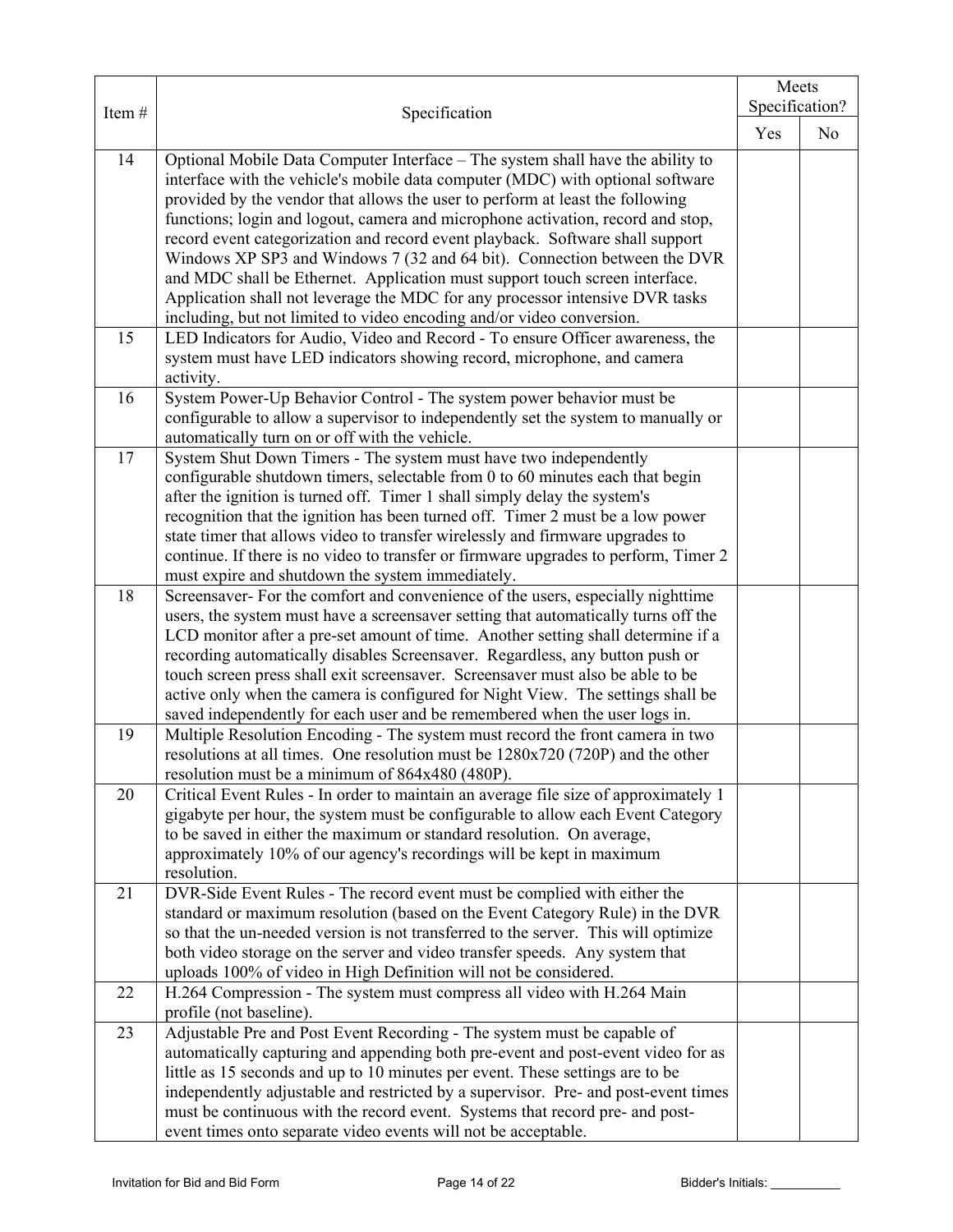|       | Specification                                                                                                                                                                                                                                                                                                                                                                                       |  | Meets<br>Specification? |  |
|-------|-----------------------------------------------------------------------------------------------------------------------------------------------------------------------------------------------------------------------------------------------------------------------------------------------------------------------------------------------------------------------------------------------------|--|-------------------------|--|
| Item# |                                                                                                                                                                                                                                                                                                                                                                                                     |  | N <sub>o</sub>          |  |
| 24    | Simultaneous Record and Playback - System shall be able to playback previously<br>recorded video while simultaneously recording new video on two cameras and<br>two microphones simultaneously.                                                                                                                                                                                                     |  |                         |  |
| 25    | Disc Usage Meter and Low Disc Warnings - The system shall have 2 on-screen<br>Disc Usage Meters that graphically show the user how much video is on the<br>current USB Flash Drive and the internal Hard Drive along with how much space<br>remains. Additionally, the system shall have audible and visual warnings when<br>the drive is nearing its capacity.                                     |  |                         |  |
| 26    | Automatic VideoOverflow Handling - When a USB Drive fills to video capacity<br>during a recording, the system will automatically store overflow video on the<br>integrated hard drive until a new USB Drive is inserted. The system shall be<br>capable of "overflowing" at least 5 USB Drives worth of Video.                                                                                      |  |                         |  |
| 27    | Covert Recording - To allow the user to covertly record, the system shall have the<br>ability for the user to quickly disable the system's screen and LED indicators<br>while automatically activating all audio and video recording.                                                                                                                                                               |  |                         |  |
| 28    | Crash Detection - The system must include a 3-axis, solid-state crash detection<br>sensor. In order to prevent improper installation, the sensor must be factory<br>integrated into the DVR enclosure. Settings must be provided through the<br>system's graphical menu to allow the agency to choose an appropriate crash<br>sensor sensitivity level in order to minimize false crash detections. |  |                         |  |
| 29    | Record Triggers - The emergency lights, siren, auxiliary input, wireless<br>microphone, vehicle speed, and crash detection sensor may all be programmed to<br>automatically activate a new record event.                                                                                                                                                                                            |  |                         |  |
| 30    | Event Categorization - System must allow record events to be categorized via the<br>on screen menu. Categorization selections must be administratively configurable<br>and allow selection via a pre-defined list, numeric text, or alphanumeric text<br>input.                                                                                                                                     |  |                         |  |
| 31    | Programmable Event Categories - System must allow the agency to program up to<br>six different event category prompts in order to collect data deemed relevant<br>regarding each record event. Event prompts must display automatically after each<br>event recording has been stopped by the Officer. Prompts must not preclude the<br>system from continuing to record video to its buffer.       |  |                         |  |
| 32    | Recorded Metadata - System must record event metadata including but not<br>limited to event category, date, time, officer name, record status, microphone<br>status, emergency lighting status, brake status, GPS coordinates, etc. for fast<br>searching and video navigation.                                                                                                                     |  |                         |  |
| 33    | Auto Stop - The system must have a means of detecting when the system is<br>inadvertently left in record mode. The system must allow an option to prompt the<br>user or automatically stop the record event.                                                                                                                                                                                        |  |                         |  |
| 34    | Record-After-the-Fact - System must have a graphical user interface for recording<br>any portion of the hard drive buffer (events and non-events) as a new recording.<br>This feature must allow the agency to go back approximately 4 days to capture<br>video not previously recorded.                                                                                                            |  |                         |  |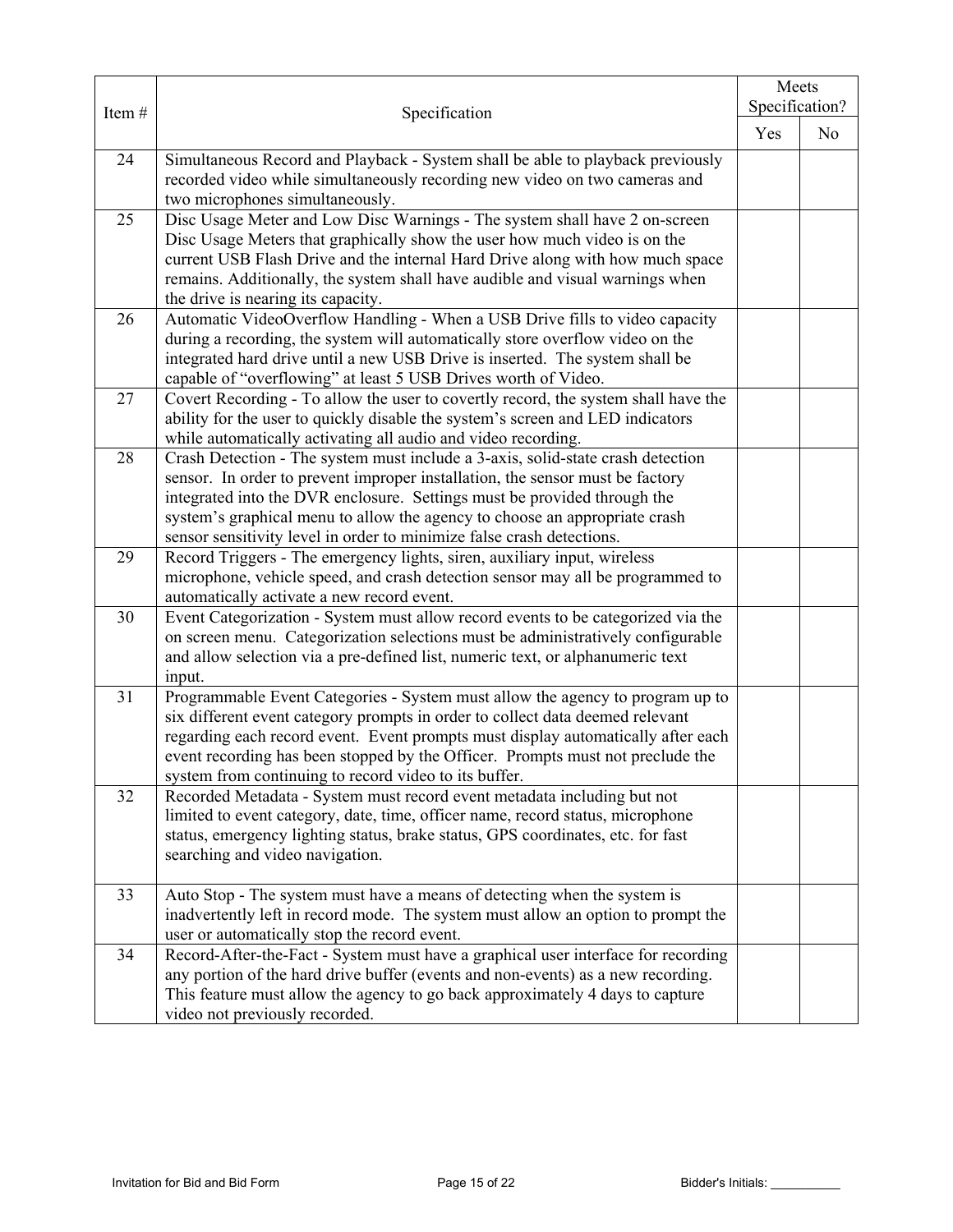|       |                                                                                                                                                                                                                                                                                                                                                                                                                                                                                                                                                                                                                                                                               |     | Meets          |  |
|-------|-------------------------------------------------------------------------------------------------------------------------------------------------------------------------------------------------------------------------------------------------------------------------------------------------------------------------------------------------------------------------------------------------------------------------------------------------------------------------------------------------------------------------------------------------------------------------------------------------------------------------------------------------------------------------------|-----|----------------|--|
| Item# | Specification                                                                                                                                                                                                                                                                                                                                                                                                                                                                                                                                                                                                                                                                 |     | Specification? |  |
|       |                                                                                                                                                                                                                                                                                                                                                                                                                                                                                                                                                                                                                                                                               | Yes | N <sub>o</sub> |  |
| 35    | Multiple Camera Support - The system must support a minimum of two (2)<br>cameras with the ability of supporting up to six (6) cameras. Users must be able to<br>activate up to all six (6) of the cameras to record simultaneously through the<br>system's graphical menu. All cameras selected must have the ability of being<br>displayed on the systems display simultaneously while also providing the user<br>with the ability to isolate anyone of the camera images without disrupting the<br>recording of the other cameras. LED indicators for each camera/video stream<br>shall be present and illuminate when its corresponding camera/video stream is<br>active. |     |                |  |
| 36    | High Definition Front Camera - The front camera shall be capable of recording<br>video in multiple resolutions, including 1280x720 (720P) High Definition.                                                                                                                                                                                                                                                                                                                                                                                                                                                                                                                    |     |                |  |
| 37    | Zoom Camera - The front zoom camera shall be capable of a total zoom of 18x<br>optical zoom.                                                                                                                                                                                                                                                                                                                                                                                                                                                                                                                                                                                  |     |                |  |
| 38    | Camera Controls - The front zoom camera must have backlit controls on the<br>camera back for auto-zoom, zoom in, zoom out, auto-focus, focus far and focus<br>near. All camera controls must also be accessible using the system's touch screen<br>control panel with the addition of the following controls: backlight compensation<br>and night view mode.                                                                                                                                                                                                                                                                                                                  |     |                |  |
| 39    | Backseat Camera - The back seat camera must be a high resolution color camera<br>with at least 420 TV lines of resolution and provide at least 1 LUX sensitivity<br>without the aid of IR lights and the ability to record in total darkness with the aid<br>of IR lights. Black & White cameras shall not be acceptable. Bid price must<br>include a color backseat camera.                                                                                                                                                                                                                                                                                                  |     |                |  |
| 40    | Nighttime Optimization - The camera's nighttime optimization setting (Night<br>Mode) must engage and disengage automatically by the DVR without any user<br>intervention in order to eliminate the possibility of the user forgetting to enable<br>Night Mode.                                                                                                                                                                                                                                                                                                                                                                                                                |     |                |  |
| 41    | Optional Combination Camera Upgrade - An optional Combination Camera<br>upgrade shall be available which replaces the separate front and rear cameras with<br>the two (2) cameras built into the same camera housing; a front zoom camera<br>capable of recording up to 1280x720 (720P) High Definition, and color backseat<br>camera with infrared illumination capable of recording in total darkness.                                                                                                                                                                                                                                                                      |     |                |  |
| 42    | Separate Audio Channels - In order to isolate the audio during playback between<br>the wireless microphone and the cabin microphone using a standard left/right<br>stereo fader control, the system shall record the two audio tracks separately onto<br>the left or right channel.                                                                                                                                                                                                                                                                                                                                                                                           |     |                |  |
| 43    | Simultaneous Audio Recording - Both audio recording sources must be able to<br>record regardless of what cameras are being recorded.                                                                                                                                                                                                                                                                                                                                                                                                                                                                                                                                          |     |                |  |
| 44    | High Fidelity Wireless System - They system must include a High Fidelity<br>900MHz wireless microphone system consisting of a belt pack transceiver and a<br>single charging / synchronization base mounted in the vehicle. The wireless<br>microphone must have near CD audio quality, a 1 to 2 mile line of sight range,<br>and building penetration capabilities.                                                                                                                                                                                                                                                                                                          |     |                |  |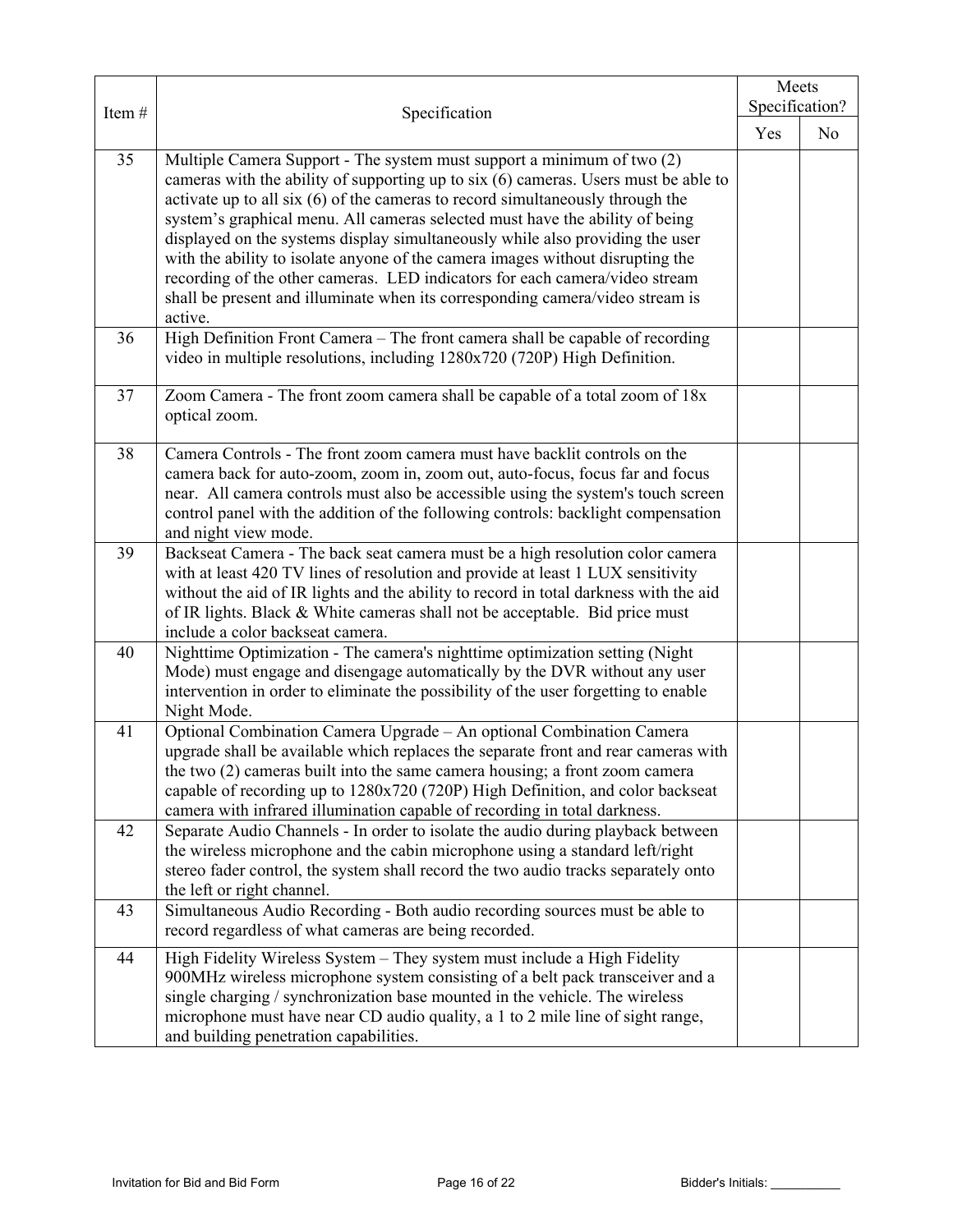|       |                                                                                                                                                                   |     | Meets<br>Specification? |  |
|-------|-------------------------------------------------------------------------------------------------------------------------------------------------------------------|-----|-------------------------|--|
| Item# | Specification                                                                                                                                                     |     |                         |  |
|       |                                                                                                                                                                   | Yes | N <sub>0</sub>          |  |
| 45    | High Fidelity Wireless Transceiver - The belt pack transceiver must have a                                                                                        |     |                         |  |
|       | lithium polymer rechargeable battery. The transceiver must have its primary                                                                                       |     |                         |  |
|       | audio pick up and antenna built into the transmitter so full operation is possible                                                                                |     |                         |  |
|       | without a wired lapel microphone or external antenna. Systems with external                                                                                       |     |                         |  |
|       | antennas will not be acceptable as to the risk of restricting officer movement or                                                                                 |     |                         |  |
| 46    | causing damage to the antenna due to officer activity.<br>Multi-Mode Transceiver Alerts - Transceiver shall allow the user to set the                             |     |                         |  |
|       | transceiver's alert mode to accommodate all tactical environments. Alert modes                                                                                    |     |                         |  |
|       | shall include: Beep Only, Beep and Vibrate, Vibrate Only, and Silent.                                                                                             |     |                         |  |
| 47    | Variable Transmit Power - In order to produce the longest battery life, the                                                                                       |     |                         |  |
|       | transceiver shall utilize automatic Variable Transmit Power so only necessary                                                                                     |     |                         |  |
|       | transmitting power is used. When needed however, the Transceiver shall                                                                                            |     |                         |  |
| 48    | automatically transmit at the FCC's maximum allowable power of 50 milliwatts.<br>Automatic Microphone Activation - The wireless microphone must have the          |     |                         |  |
|       | ability to trigger the camera to record, and the camera system must be able to                                                                                    |     |                         |  |
|       | automatically turn on the wireless microphone when the recorder is activated.                                                                                     |     |                         |  |
| 49    | Charging / Synchronization Base - The wireless microphone shall include a single                                                                                  |     |                         |  |
|       | in-car charging / docking base that automatically synchronizes the                                                                                                |     |                         |  |
|       | communication link when the belt pack transmitter is docked into the base. The                                                                                    |     |                         |  |
|       | Base must also have LED indicators for "charging" state an "in-use" state.                                                                                        |     |                         |  |
|       | Systems with separate charging and synchronizing bases will not be acceptable as                                                                                  |     |                         |  |
|       | this will increase the amount of equipment that needs to be installed in the                                                                                      |     |                         |  |
|       | vehicles.                                                                                                                                                         |     |                         |  |
| 50    | Microphone Power Management - To simplify installation, the charging/docking                                                                                      |     |                         |  |
|       | station must draw power from the video system, and does not require running                                                                                       |     |                         |  |
|       | additional power cables from the vehicle's electrical system. In addition, when<br>the system is turned off, it must automatically cut power to the Charging Base |     |                         |  |
|       | after allowing the wireless transceiver to fully charge in order to minimize power                                                                                |     |                         |  |
|       | drain on the vehicle's battery.                                                                                                                                   |     |                         |  |
| 51    | Unique Synchronization - Any wireless transmitter(s) shall be capable of                                                                                          |     |                         |  |
|       | synchronizing to any base via the docking cradle which will disable any                                                                                           |     |                         |  |
|       | previously docked transmitter.                                                                                                                                    |     |                         |  |
| 52    | 40 Digital Channels - The wireless recording system shall consist of 40 individual                                                                                |     |                         |  |
|       | channels to avoid multiple systems at the same incident recording on another                                                                                      |     |                         |  |
|       | system.                                                                                                                                                           |     |                         |  |
| 53    | Cabin Microphone - Each system must include an internal cabin microphone that                                                                                     |     |                         |  |
|       | will record on a separate sound audio channel from the wireless microphone                                                                                        |     |                         |  |
|       | system when activated. This microphone must be amplified in order to clearly                                                                                      |     |                         |  |
|       | pick-up even the faintest of conversations. Additionally, this microphone must be                                                                                 |     |                         |  |
|       | wired and extendable so that it may be installed in an optimal location for any                                                                                   |     |                         |  |
|       | type of vehicle.                                                                                                                                                  |     |                         |  |
| 54    | Charging and Talk Time - The wireless microphone transceiver with low battery                                                                                     |     |                         |  |
|       | shall become fully charged within 2.5 hours of being placed in the charging                                                                                       |     |                         |  |
|       | station and provide a quick charge feature, which after ten (10) minutes of                                                                                       |     |                         |  |
|       | charging provides 50% battery life. When in-use, the wireless transceiver shall<br>allow for up to 30 hours of continuous talk time and up to 25 days of standby  |     |                         |  |
|       | time.                                                                                                                                                             |     |                         |  |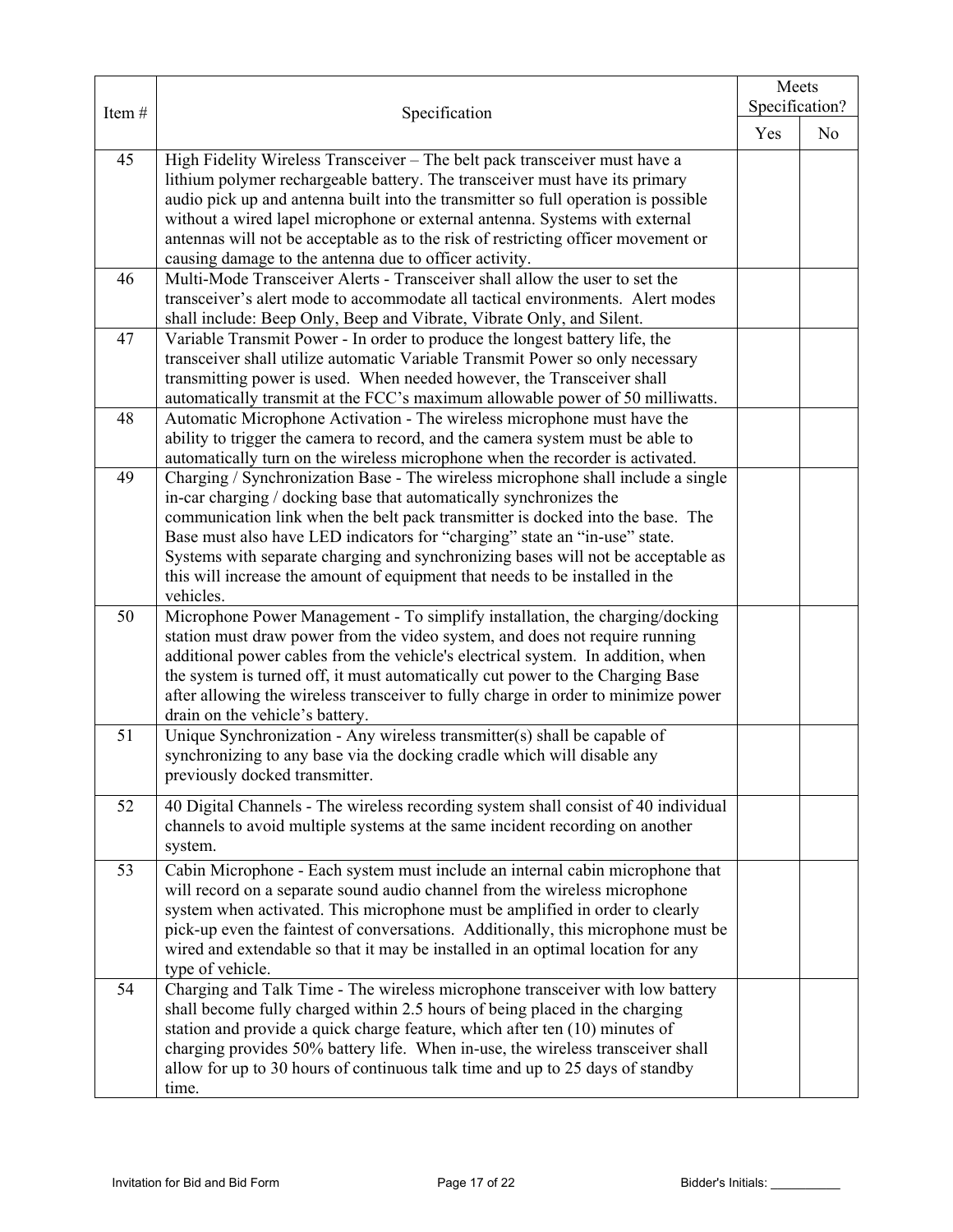|       |                                                                                                                                                                                                                                                                                                                                                                                                                               |     | Meets          |
|-------|-------------------------------------------------------------------------------------------------------------------------------------------------------------------------------------------------------------------------------------------------------------------------------------------------------------------------------------------------------------------------------------------------------------------------------|-----|----------------|
| Item# | Specification                                                                                                                                                                                                                                                                                                                                                                                                                 |     | Specification? |
|       |                                                                                                                                                                                                                                                                                                                                                                                                                               | Yes | N <sub>o</sub> |
| 55    | No Deleting or Overwriting Video Shall be Possible - To guarantee data security<br>and integrity, the system shall be able to ensure that the user cannot delete, edit,                                                                                                                                                                                                                                                       |     |                |
|       | or erase video data from either the hard drive buffer or the USB Flash Drive.                                                                                                                                                                                                                                                                                                                                                 |     |                |
| 56    | Supervisor Controls - The system must provide the ability to restrict access to any<br>and all settings by way of supervisor passwords. Multiple supervisors and<br>supervisor passwords must be supported.                                                                                                                                                                                                                   |     |                |
| 57    | Media Security - Access to the USB Flash drive must be secured by a lock to<br>protect from unauthorized access.                                                                                                                                                                                                                                                                                                              |     |                |
| 58    | Video Authentication - Video must be subjected to a 128-bit MD5 hash prior to<br>being transferred from the DVR to the Server. Every file transfer from then on<br>must include another hash of the file so that the results can be compared and<br>logged each time the file is moved. The results of every hash must be logged and<br>accessible and exported with each record event.                                       |     |                |
| 59    | Video Review Access Permissions - The system must allow the agency to restrict<br>video review access in the car. This must not be a single setting that locks out<br>video review altogether. Officers must be able to review their own video.<br>However, with Supervisor or Administrator privileges (configurable) the agency<br>shall be able to review all video buffered on the hard drive.                            |     |                |
| 60    | Cables - The system will include cables necessary for a complete vehicle<br>installation including all power cables, all vehicle system input cables, etc.                                                                                                                                                                                                                                                                    |     |                |
| 61    | Optional GPS - The system must offer the capability of maintaining the location<br>of the patrol vehicle by Global Positioning System (GPS). When installed, the<br>system shall be able to show vehicle coordinates and speed in the on screen text<br>and recorded meta data. Additionally, GPS shall allow the system to<br>automatically and continually update its date and time to ensure accuracy across<br>the fleet. |     |                |
| 62    | One Year Warranty - Warranty shall be a minimum of one (1) year from the date<br>of shipment.                                                                                                                                                                                                                                                                                                                                 |     |                |
| 63    | Back Office Server Software - System must show pricing for the back-office<br>server software. Server software must be Windows Server 2008 R2 64-bit<br>compatible and utilize Microsoft SQL Server 2008 R2 Standard for its database<br>backend.                                                                                                                                                                             |     |                |
| 64    | Universal Client Application - System must show pricing for a universal client<br>application. Client software must be compatible with Windows XP Professional<br>and Windows 7 32 and 64 bit versions.                                                                                                                                                                                                                       |     |                |
| 65    | Fleet Management - System must push configurations and firmware upgrades<br>wirelessly and without any user intervention in the car. Settings must be group<br>based to allow a single setting change to affect a large number of cars instantly.                                                                                                                                                                             |     |                |
| 66    | Firmware Upgrades - Once pushed to the in-car DVR wirelessly, DVR firmware<br>upgrades must occur without any user intervention in the car.                                                                                                                                                                                                                                                                                   |     |                |
| 67    | Security Management - System must have fully customizable user and group<br>based permission that allow administrators to tailor each user's ability to use the<br>system. Specific permissions must be able to allow access to; login and one's<br>video, other's video, restricted video, export video, evidence management,<br>security management, fleet management, edit event data.                                     |     |                |
| 68    | Evidence Management - System must allow evidence to be deleted or archived<br>automatically on a schedule or manually according to customizable retention<br>period.                                                                                                                                                                                                                                                          |     |                |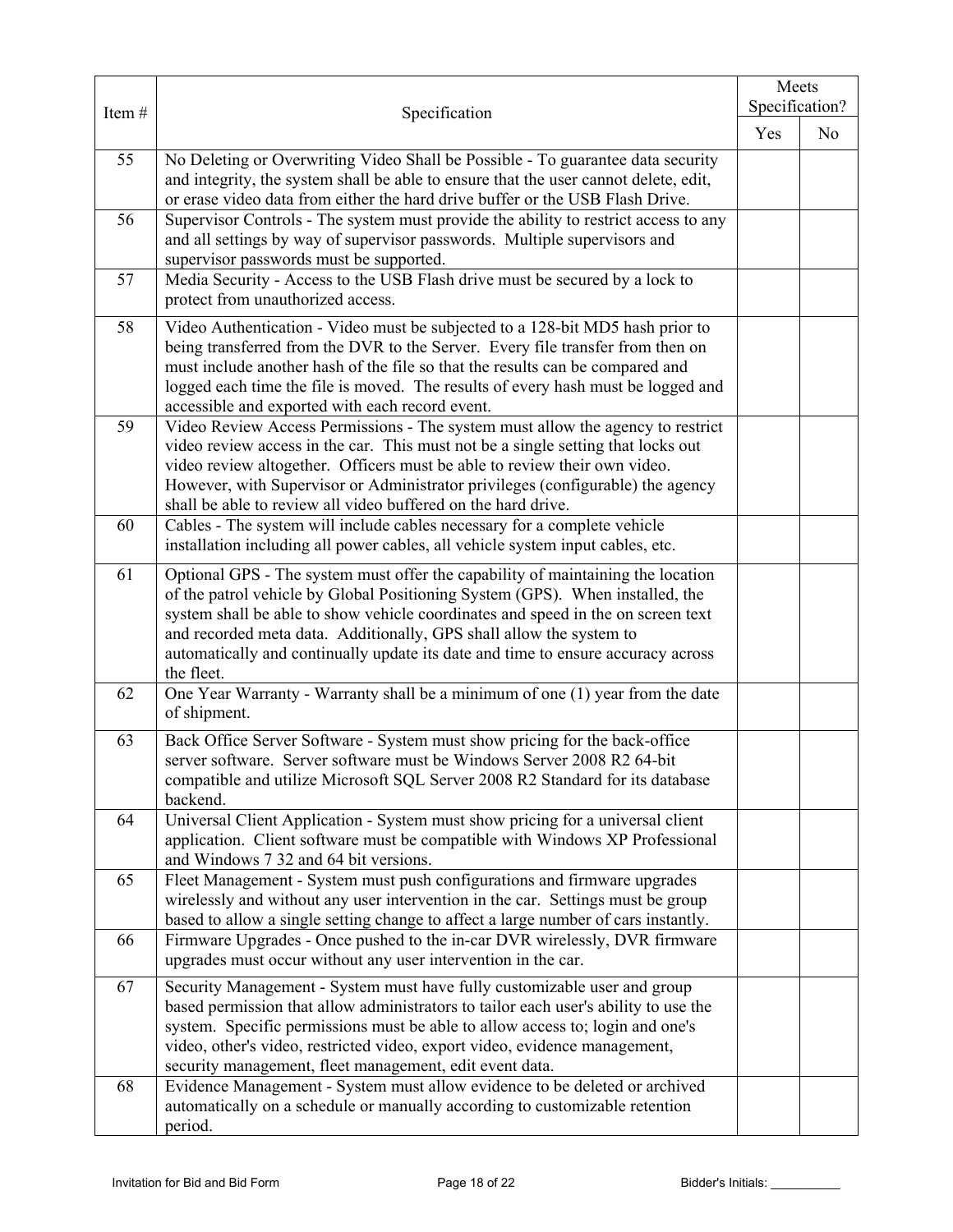| Item $#$ | Specification                                                                                                                                                                                                                                                                                                                                                                                                                                                                                                             |     | Meets<br>Specification? |  |
|----------|---------------------------------------------------------------------------------------------------------------------------------------------------------------------------------------------------------------------------------------------------------------------------------------------------------------------------------------------------------------------------------------------------------------------------------------------------------------------------------------------------------------------------|-----|-------------------------|--|
|          |                                                                                                                                                                                                                                                                                                                                                                                                                                                                                                                           | Yes | N <sub>0</sub>          |  |
| 69       | Metadata Playback Graph - System must allow a full time lined metadata<br>playback graph that graphically shows the status of all vehicle inputs, including<br>speed, radar and braking information so that crucial times of the event may be<br>easily identified during playback.                                                                                                                                                                                                                                       |     |                         |  |
| 70       | Export Playback - When exporting video, the system must automatically include a<br>standalone playback application to be included with the exported video. When<br>used on another computer, the playback application must run solely from the<br>export media (DVD, USB, etc.) and not require any software installation on the<br>local playback computer. Video must also be accompanied by a full audit log<br>showing every time the event was moved, reviewed, or exported with full MD5<br>hash verification data. |     |                         |  |
| 71       | Client Playback Buffering - System must have a built in buffering scheme so that<br>playback from a client begins as soon as the event has downloaded enough of a<br>buffer to begin playback. Systems that require the full event be cached locally<br>before playback initiates will not be considered.                                                                                                                                                                                                                 |     |                         |  |
| 72       | Export Video Anywhere with Permission - System must allow the video to be<br>exported by a user with the appropriate permission from any client computer.<br>Systems that allow exporting video from only a single workstation will not be<br>considered.                                                                                                                                                                                                                                                                 |     |                         |  |

Upon request of the agency, a working demonstration shall be provided by a representative of the bidder or by delivery of a sample unit to the agency within 15 working days of the written request. Any and all cost related to this demonstration shall be incurred by the bidder.

Final determination of any purchase will not be exclusively on price. Factors that may be considered are price, ease of installation, interface options, service, warranty, ease of programming, ease of use for the officer with intuitive graphical menus, options, manufacturing support, and other areas determined by the agency.

Exceptions to Specifications

Bidder must provide detailed explanation for any specifications not fully met by the proposed product. Using the following format, indicate both the Item # and explanation for each exception taken.

 $\mathcal{L}_\text{max} = \mathcal{L}_\text{max} = \mathcal{L}_\text{max} = \mathcal{L}_\text{max} = \mathcal{L}_\text{max} = \mathcal{L}_\text{max} = \mathcal{L}_\text{max} = \mathcal{L}_\text{max} = \mathcal{L}_\text{max} = \mathcal{L}_\text{max} = \mathcal{L}_\text{max} = \mathcal{L}_\text{max} = \mathcal{L}_\text{max} = \mathcal{L}_\text{max} = \mathcal{L}_\text{max} = \mathcal{L}_\text{max} = \mathcal{L}_\text{max} = \mathcal{L}_\text{max} = \mathcal{$ 

 $\mathcal{L}_\text{max} = \mathcal{L}_\text{max} = \mathcal{L}_\text{max} = \mathcal{L}_\text{max} = \mathcal{L}_\text{max} = \mathcal{L}_\text{max} = \mathcal{L}_\text{max} = \mathcal{L}_\text{max} = \mathcal{L}_\text{max} = \mathcal{L}_\text{max} = \mathcal{L}_\text{max} = \mathcal{L}_\text{max} = \mathcal{L}_\text{max} = \mathcal{L}_\text{max} = \mathcal{L}_\text{max} = \mathcal{L}_\text{max} = \mathcal{L}_\text{max} = \mathcal{L}_\text{max} = \mathcal{$ 

If no exceptions are taken, state as such.

Line # Exception (use additional sheets if necessary)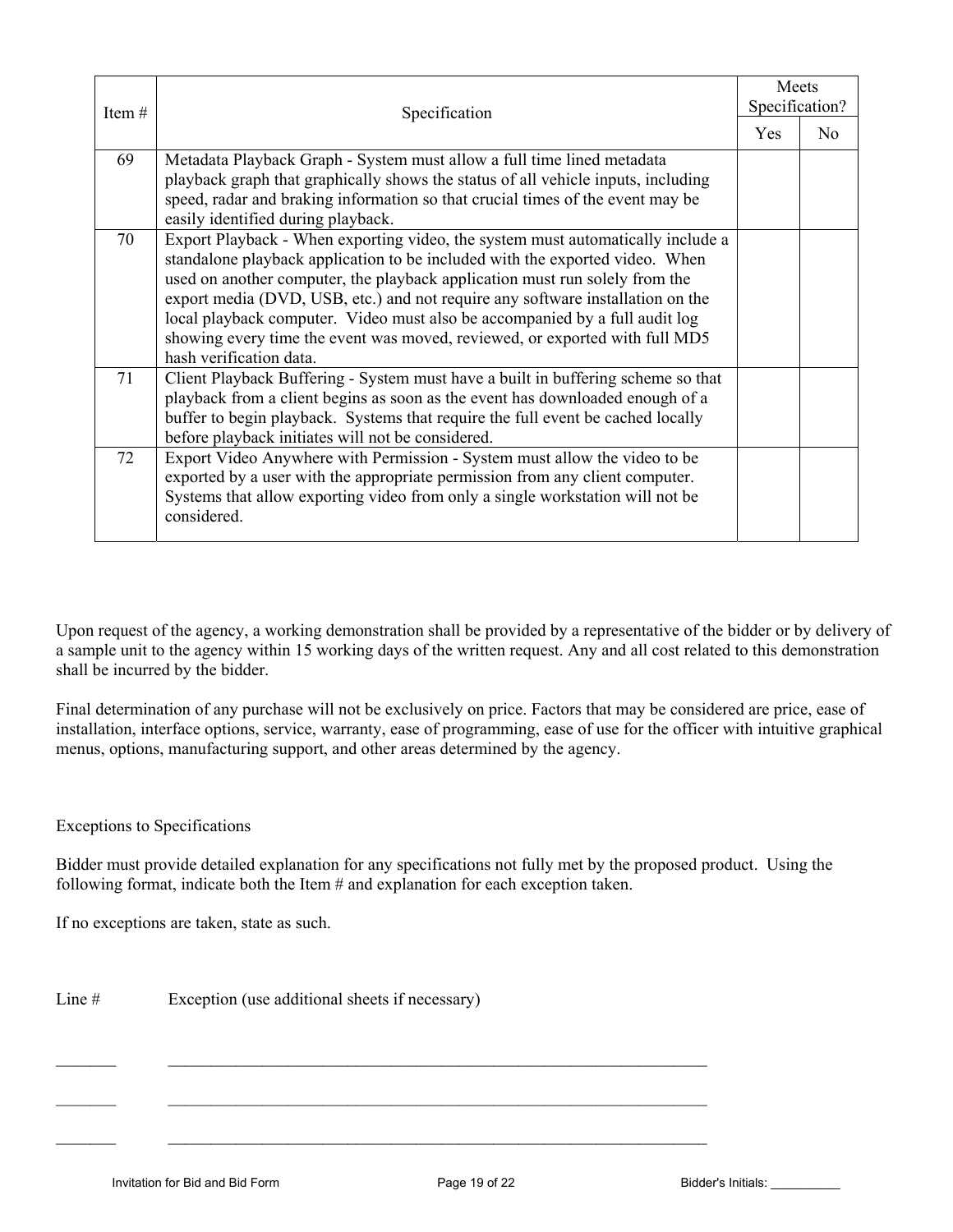[ ] Mark here if any additional pages of exceptions are to be attached as part of this bid.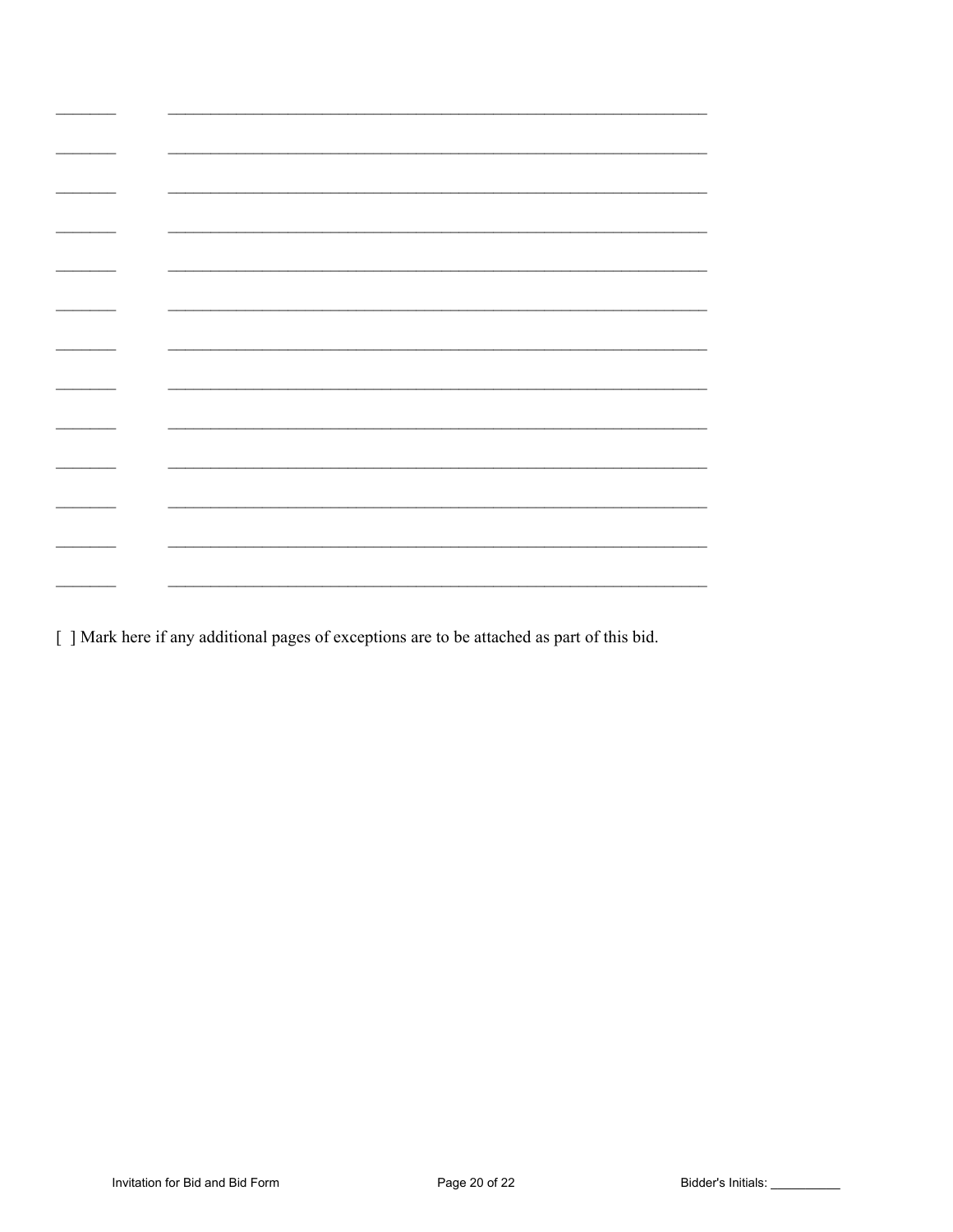## Bidder's Offering for Digital In-Car Video Systems

\_\_\_\_\_\_\_\_\_\_\_\_\_\_\_\_\_\_\_\_\_\_\_\_\_\_\_\_\_\_\_\_\_\_\_\_ (Bidder) hereby submits the following bid for the above specifications. By my signature below, I am authorized to sign this bid and obligate the bidder to the offering, the terms and conditions, implied and included. If I am not the manufacturer of the item(s) bid, I am an authorized reseller, distributor or other legal representative of the manufacturer for the purpose of this bid and have the ability to deliver the product bid.

|                                                                                   | Attach additional pricing pages if necessary.                                                        | Available Accessories (including Servers, Software, Maintenance and Services) |
|-----------------------------------------------------------------------------------|------------------------------------------------------------------------------------------------------|-------------------------------------------------------------------------------|
|                                                                                   | $\sim$ 8 each                                                                                        |                                                                               |
| $\sim$ 8 each                                                                     |                                                                                                      |                                                                               |
|                                                                                   | $\sim$ 8 each each extra section of $\sim$ 8 each each each extra section of $\sim$                  |                                                                               |
|                                                                                   |                                                                                                      |                                                                               |
| [] corporation, [] partnership, [] sole proprietor, [] individual                 |                                                                                                      |                                                                               |
| [] manufacturer, [] distributor, [] agent, [] other ____________________________  |                                                                                                      |                                                                               |
| (guaranteed shipping days after receipt of order including weekends and holidays) |                                                                                                      |                                                                               |
|                                                                                   |                                                                                                      |                                                                               |
|                                                                                   | (legal name of bidder)                                                                               |                                                                               |
|                                                                                   |                                                                                                      | (DBA if appropriate)                                                          |
|                                                                                   | (FIN or SS number)                                                                                   | (signature of bidder)                                                         |
|                                                                                   |                                                                                                      | (printed name and title)                                                      |
|                                                                                   | (address)                                                                                            |                                                                               |
|                                                                                   | (city, state, zip)                                                                                   |                                                                               |
|                                                                                   | (phone) (toll free) (toll free) (f)<br>Note all Exceptions taken on previous page (if none so state) | (fax)                                                                         |